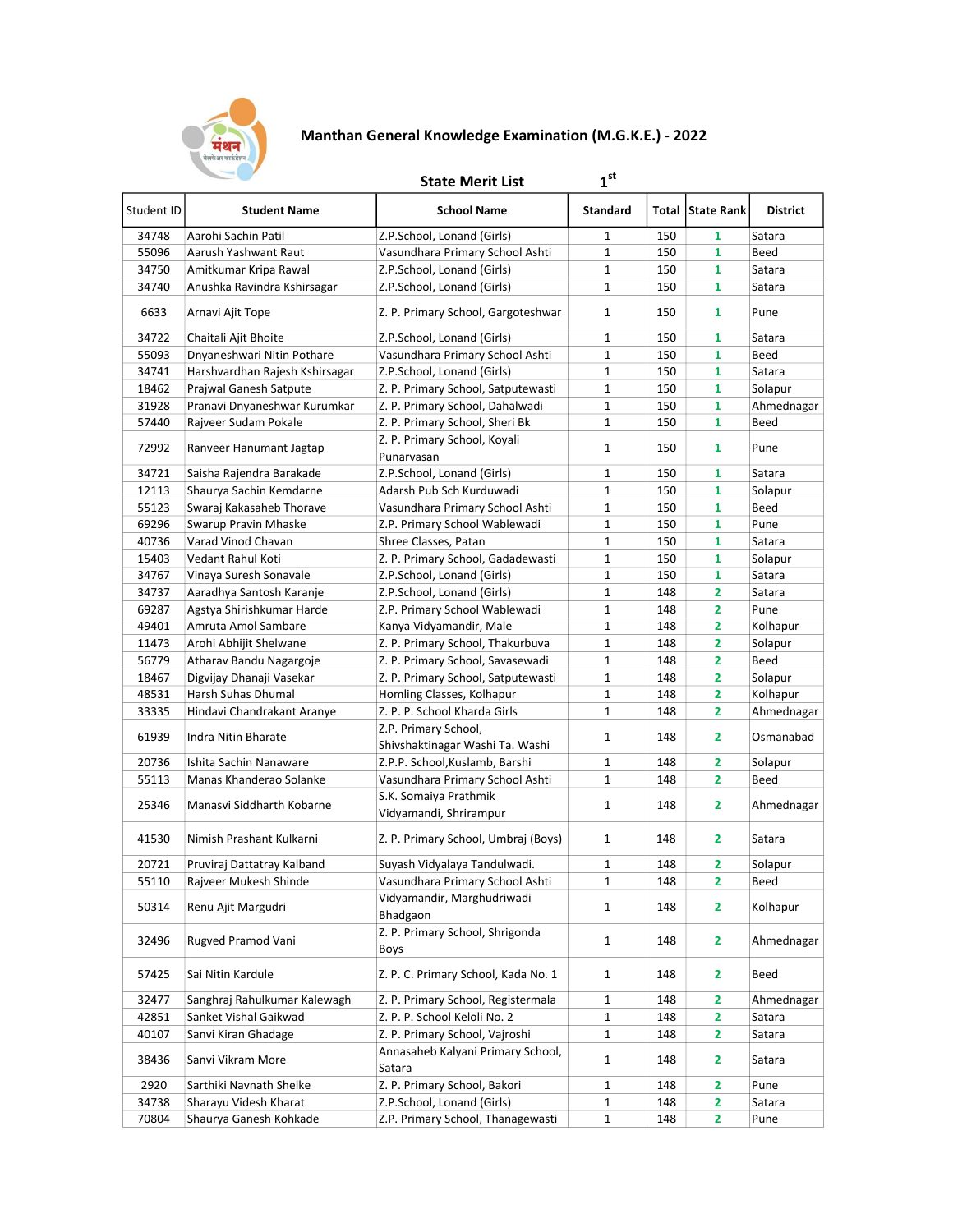| 57413 | Shivansh Sandeep Gavhane        | Z. P. Primary School, Chavhan<br>Wasti | $\mathbf{1}$ | 148 | 2                       | Beed       |
|-------|---------------------------------|----------------------------------------|--------------|-----|-------------------------|------------|
| 55112 | Shivraj Shahaji Shinde          | Vasundhara Primary School Ashti        | 1            | 148 | $\overline{\mathbf{2}}$ | Beed       |
| 52059 | Shivratna Kishor Gavali         | Mahila Mandal Shala Shahapur           | $\mathbf{1}$ | 148 | $\overline{\mathbf{2}}$ | Thane      |
|       |                                 | Vidyamandir, Marghudriwadi             |              |     |                         |            |
| 50315 | Shraddha Baswaraj Margudri      | Bhadgaon                               | $\mathbf{1}$ | 148 | $\mathbf{2}$            | Kolhapur   |
| 65253 | Shreeja Sandesh Zarekar         | Sanjivani Academy, Kopergaon,          | $\mathbf{1}$ | 148 | $\overline{2}$          | Nashik     |
|       |                                 | Sou. Vijaymala Patangrao Kadam         |              |     |                         |            |
| 45620 | Shreevardhan Hrushikesh Metkari | Primary School, Vita                   | $\mathbf{1}$ | 148 | 2                       | Sangli     |
|       |                                 | Sou. Vijaymala Patangrao Kadam         |              |     |                         |            |
| 45616 | Shreya Sandeep Jadhav           | Primary School, Vita                   | $\mathbf{1}$ | 148 | 2                       | Sangli     |
|       |                                 | Sou. Vijaymala Patangrao Kadam         |              |     |                         |            |
| 45615 | Shreya Umesh Hubbalkar          | Primary School, Vita                   | $\mathbf{1}$ | 148 | $\overline{\mathbf{2}}$ | Sangli     |
| 18027 | Siddharth Sandip Poul           | Nagarpalika Boys School No. 2          | $\mathbf 1$  | 148 | $\overline{\mathbf{2}}$ | Solapur    |
| 27140 | Spruha Satish Narsale           | Z.P. Primary School, Ranmala           | $\mathbf{1}$ | 148 | $\overline{\mathbf{2}}$ | Ahmednagar |
| 68693 | Suyog Yogesh Borase             | R.S.Patil Vidyamandir, Amalner         | $\mathbf{1}$ | 148 | 2                       | Jalgaon    |
|       |                                 |                                        |              |     |                         |            |
| 11723 | Swara Raviraj Dhakane           | Z. P. Primary School, Shendgewasti     | $\mathbf{1}$ | 148 | $\overline{2}$          | Solapur    |
| 52879 | Swara Vilas Shinde              | Z. P. Primary School, Devale No-1      | $\mathbf{1}$ | 148 | 2                       | Ratnagiri  |
| 40735 | Swaranjali Avinash Chavan       | Shree Classes, Patan                   | $\mathbf{1}$ | 148 | $\overline{\mathbf{2}}$ | Satara     |
| 55028 | Swarup Sandip Belekar           | Vasundhara Primary School Ashti        | 1            | 148 | $\overline{\mathbf{2}}$ | Beed       |
| 55031 | Varad Vaibhav Bhosale           | Vasundhara Primary School Ashti        | 1            | 148 | 2                       | Beed       |
| 55048 | <b>Vedant Santosh Gavare</b>    | Vasundhara Primary School Ashti        | $\mathbf 1$  | 148 | $\overline{\mathbf{2}}$ | Beed       |
| 45987 | Vighnesh Vikram Jamdade         | Z.P.P.School No. 1, Savlaj             | $\mathbf 1$  | 148 | 2                       | Sangli     |
| 40746 | Amogh Prashant Phadnis          | Shree Classes, Patan                   | $\mathbf{1}$ | 146 | 3                       | Satara     |
| 69272 |                                 |                                        | $\mathbf 1$  |     | 3                       | Pune       |
|       | Ananaya Ashok Bangar            | Z.P. Primary School Wablewadi          |              | 146 |                         |            |
| 81053 | Antara Ramkrushna Bangar        | Z. P. Primary School, Shikrapur        | $\mathbf{1}$ | 146 | 3                       | Pune       |
| 13369 | Anvi Sanjay Garje               | Z.P. Primary School, Umbare            | $\mathbf{1}$ | 146 | 3                       | Solapur    |
|       |                                 | (Page),                                |              |     |                         |            |
| 32261 | Arohi Amol Pavale               | Z. P. Primary School, Bharadgaon       | $\mathbf{1}$ | 146 | 3                       | Ahmednagar |
|       |                                 | Sudrik                                 |              |     |                         |            |
| 12982 | Arohi Atul Vasekar              | Z. P. Primary School, Aran             | $\mathbf{1}$ | 146 | 3                       | Solapur    |
| 20054 | Arohi Goroba Yavalkar           | Z. P. P. School Bhend Tal- Madha       | $\mathbf{1}$ | 146 | 3                       | Solapur    |
| 4703  | Astha Somnath Argade            | Vidyavalley International School,      | $\mathbf{1}$ | 146 | 3                       | Pune       |
|       |                                 | Rakshewadi                             |              |     |                         |            |
| 41540 | Avanish Sangram Patil           | Z. P. Primary School, Pembar           | $\mathbf{1}$ | 146 | 3                       | Satara     |
| 7574  | Ayush Sunil Bhor                | Z. P. Primary School, Pandhariwasti    | $\mathbf{1}$ | 146 | 3                       | Pune       |
|       |                                 | (Khadaki)                              |              |     |                         |            |
| 66653 | Chatrasal Kisan Fanse           | Systel English Medium School           | $\mathbf{1}$ | 146 | 3                       | Dhule      |
|       |                                 | Dhule                                  |              |     |                         |            |
| 12097 | Durva Yogesh Ghadage            | Adarsh Pub Sch Kurduwadi               | $\mathbf{1}$ | 146 | 3                       | Solapur    |
| 49936 | Ganesh Vasant Patil             | Prathmik Vidyamandir, Narayan          | $\mathbf{1}$ | 146 | 3                       | Kolhapur   |
|       |                                 | Mala                                   |              |     |                         |            |
| 35564 | Ishita Sanjay Abdagire          | Shree Gajanan Classes, Phaltan         | 1            | 146 | 3                       | Satara     |
| 34753 | Jara Faiyyaj Shaikh             | Z.P.School, Lonand (Girls)             | 1            | 146 | 3                       | Satara     |
| 54512 |                                 | Late. Gangubai Anandrao Dhonde         |              |     |                         |            |
|       | Jay Jivan Jambe                 | Pr. School Ashti                       | $\mathbf{1}$ | 146 | 3                       | Beed       |
|       |                                 | Kamalbai Rammane Kanya                 |              |     |                         |            |
| 49189 | Kalpesh Shah Dhruvi             | Vidyalaya Islampur                     | $\mathbf{1}$ | 146 | 3                       | Kolhapur   |
| 84203 | Kartik Sudhkar Walke            | Z. P. Primary School, Jategaon Bk.     | 1            | 146 | 3                       | Pune       |
|       |                                 | Z.P. Aadarsh Kendriy School,           |              |     |                         |            |
| 52871 | Kshiteej Mahesh Kamble          | Sakharpa No-1                          | $\mathbf{1}$ | 146 | 3                       | Ratnagiri  |
|       |                                 |                                        |              |     |                         |            |
| 52975 | Manasi Vijaykumar Narwane       | Z. P. Primary School, Lavgan Kalkar    | $\mathbf{1}$ | 146 | 3                       | Ratnagiri  |
| 40125 | Manomay Milind Salunkhe         | Z. P. Primary School, Tarale Boys      | 1            | 146 | 3                       | Satara     |
|       |                                 |                                        |              |     |                         |            |
| 14844 | Prabhav Pravin khandagale       | Utkarsh Prathmik Vidyalay, Sangola     | 1            | 146 | 3                       | Solapur    |
| 8126  | Pradnyesh Vishwas Rale          | Z. P. Primary School, Takalkarwadi     | $\mathbf{1}$ | 146 | 3                       | Pune       |
| 55099 | Pranjal Sunil Redekar           | Vasundhara Primary School Ashti        | $\mathbf{1}$ | 146 | 3                       | Beed       |
| 49617 | Prathmesh Sanjay Thakare        | Marathi Vidyamandir, Kurtanwadi        | 1            | 146 | 3                       | Kolhapur   |
|       |                                 |                                        |              |     |                         |            |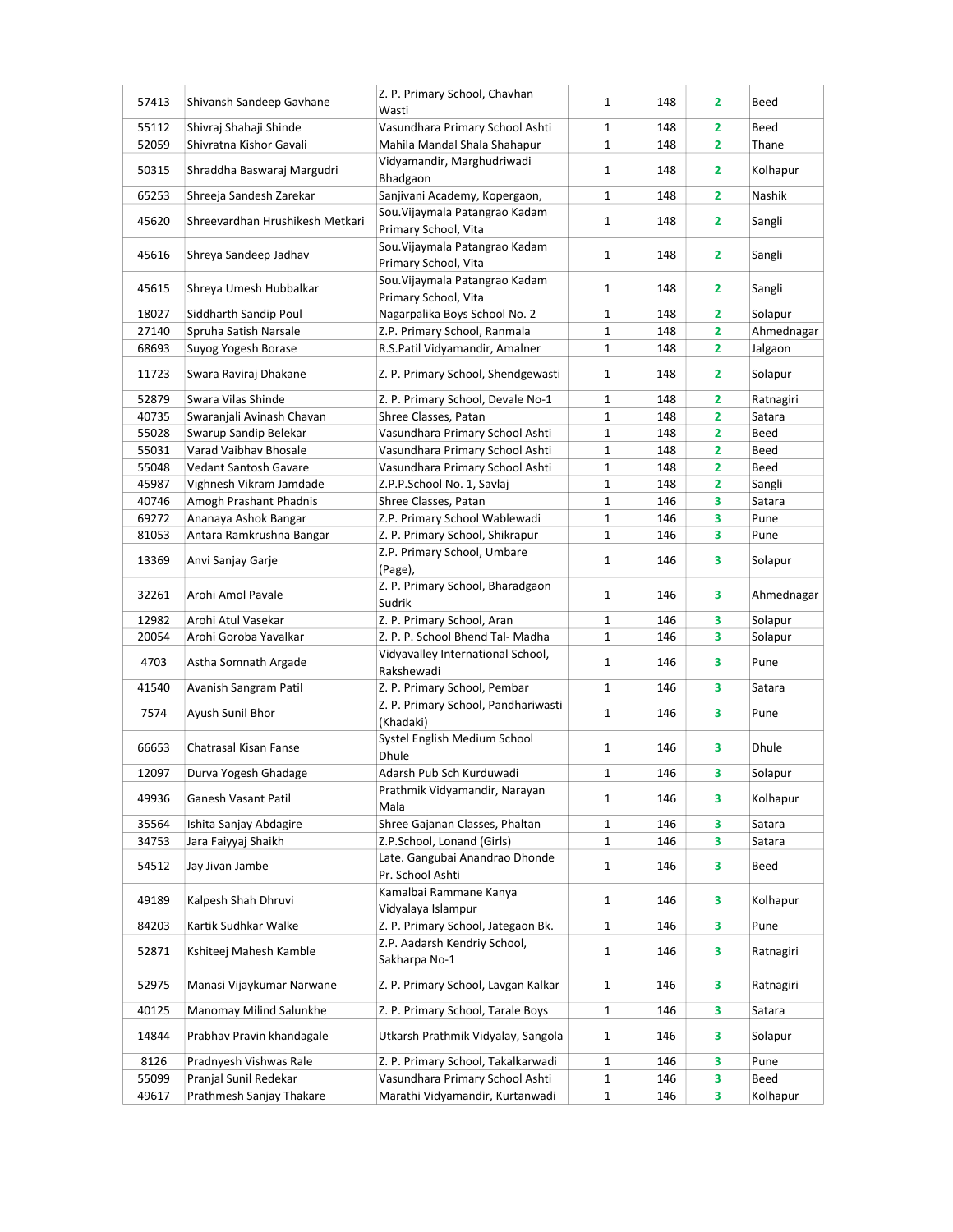| 8817  | Preet Mangesh Dumbare         | Sahyadri Valley Public School,<br>Rajuri                | $\mathbf{1}$ | 146 | 3 | Pune       |
|-------|-------------------------------|---------------------------------------------------------|--------------|-----|---|------------|
| 55108 | Purva Babasaheb Shelar        | Vasundhara Primary School Ashti                         | 1            | 146 | 3 | Beed       |
| 38417 | Purvi Rohit Ahire             | Z.P. Primary School Pisani                              | $\mathbf{1}$ | 146 | 3 | Satara     |
| 18465 | Rajnandini Sarjerao Ughade    | Z. P. Primary School, Satputewasti                      | $\mathbf{1}$ | 146 | 3 | Solapur    |
| 43541 | Rajvir Gulab Gambare          | Nagar Parishad School No. 03,<br>Karad                  | $\mathbf{1}$ | 146 | 3 | Satara     |
| 41545 | Riya Dnyanesh Pawar           | Z. P. Primary School, Umbraj (Girls)                    | 1            | 146 | 3 | Satara     |
| 44345 | Rudra Prashant Gadhave        | Z.P.P. School, Bopardi                                  | $\mathbf{1}$ | 146 | 3 | Satara     |
| 57040 | Rudra Suryakant Dhavale       | Z. P. Primary School, Ranmala                           | 1            | 146 | 3 | Beed       |
| 37566 | Sarthak Vitthal Kanse         | Z. P. School Angapur No.1                               | $\mathbf{1}$ | 146 | 3 | Satara     |
| 55834 | Saryesh Bhagavan Jamdade      | Zilla Parishad Central Primary<br>School Rajuri         | $\mathbf{1}$ | 146 | 3 | Beed       |
| 9944  | Satwik Mohan Mule             | Z.P. Primary School, Policewadi                         | $\mathbf{1}$ | 146 | 3 | Ahmednagar |
| 54205 | Sharvari Sayaji Ingale        | Shriwardhan N.P. School No-2                            | 1            | 146 | 3 | Raigarh    |
| 39529 | Shivansh Shirish Kalbhor      | Z.P. Primary Central School<br>Khandala                 | $\mathbf{1}$ | 146 | 3 | Satara     |
| 19618 | Shoaib Mubarak Shaikh         | Abhinav Prathamik Vidyamandir<br>Barshi.                | 1            | 146 | 3 | Solapur    |
| 50316 | Shreejit Sandipkumar Margudri | Vidyamandir, Marghudriwadi<br>Bhadgaon                  | $\mathbf{1}$ | 146 | 3 | Kolhapur   |
| 69276 | Shrimai Nilesh Dighe          | Z.P. Primary School Wablewadi                           | $\mathbf{1}$ | 146 | 3 | Pune       |
| 40932 | Shrusti Dipak Tupe            | Z. P. P. Central School Vadgaon<br>Havelii              | $\mathbf{1}$ | 146 | 3 | Satara     |
| 69294 | Siddhant Rahul Bhalshankar    | Z.P. Primary School Wablewadi                           | $\mathbf{1}$ | 146 | 3 | Pune       |
| 55078 | Spruha Sanjaykumar Nimbalkar  | Vasundhara Primary School Ashti                         | $\mathbf{1}$ | 146 | 3 | Beed       |
| 4164  | Srushti Bhau Shelke           | Z. P. Primary School, Chakan No. 2                      | $\mathbf{1}$ | 146 | 3 | Pune       |
| 27142 | Swaranjali Dada Wagh          | Z.P. Primary School, Nagbendawadi                       | $\mathbf{1}$ | 146 | 3 | Ahmednagar |
| 40930 | Swaranjali Mahesh Shinde      | Z. P. P. Central School Vadgaon<br>Havelii              | 1            | 146 | 3 | Satara     |
| 16154 | Tanishak Bhausaheb Kale       | Z. P. Primary School Delwadi                            | 1            | 146 | 3 | Solapur    |
| 58909 | Yash Ramesh Pawar             | Sant Dnyaneshwar Primary School                         | 1            | 146 | 3 | Latur      |
| 26832 | Yash Somnath Sinare           | Z. P. Primary School,<br>Sonawanewasti                  | $\mathbf{1}$ | 146 | 3 | Ahmednagar |
| 2619  | Aaradhya Aba Bhand            | Z. P. Primary School, Panavali                          | 1            | 144 | 4 | Pune       |
| 27413 | Aarya Ravindra Jadhav         | Laxmibai Bhaurao Patil Primary<br>School, Kapadbazar    | 1            | 144 | 4 | Ahmednagar |
| 71339 | Abhiraj Ravindra Bacche       | Adarsh Vidyamandir, Talegaon<br>Dabhade                 | 1            | 144 | 4 | Pune       |
| 39512 | Advika Vishwas Dhaygude       | Z.P. Primary School, Ahire                              | $\mathbf{1}$ | 144 | 4 | Satara     |
| 42732 | Amruta Prashant Patil         | Kanya Vidya Mandir, Uttur                               | 1            | 144 | 4 | Satara     |
| 20976 | Ananya Atul Shinde            | Z. P. P. School Korphale.                               | 1            | 144 | 4 | Solapur    |
| 40747 | Anvee Prashant Phadnis        | Shree Classes, Patan                                    | 1            | 144 | 4 | Satara     |
| 15307 | Apurv Prakash Shelake         | Z. P. Primary School, Nalavadewadi<br>(Pachegaon Khurd) | $\mathbf{1}$ | 144 | 4 | Solapur    |
| 37216 | Arav Gajanan Dhange           | Dnyanvardhini Vidyamandir Na.<br>Pa. School 2 Satara    | $\mathbf{1}$ | 144 | 4 | Satara     |
| 31352 | Arnav Bhausaheb Pawar         | Mahatma Gandhi Primary School,<br>Karjat                | $\mathbf{1}$ | 144 | 4 | Ahmednagar |
| 47087 | Bhakti Suresh Koli            | Vidya Mandir, Yelane                                    | 1            | 144 | 4 | Sangli     |
| 73018 | Bhushan Rahul Karle           | Z. P. Primary School, Koyali<br>Punarvasan              | $\mathbf{1}$ | 144 | 4 | Pune       |
| 52977 | Divyta Shivaji Piwal          | Z.P. Primary School Dabhil Ambere                       | $\mathbf{1}$ | 144 | 4 | Ratnagiri  |
| 59885 | Dnyanda Gahininath Usture     | Z. P. Primary School, Malkondji                         | $\mathbf{1}$ | 144 | 4 | Latur      |
| 38434 | Dnyanda Vijay Kapase          | Annasaheb Kalyani Primary School,                       | $\mathbf{1}$ | 144 | 4 | Satara     |
|       |                               | Satara                                                  |              |     |   |            |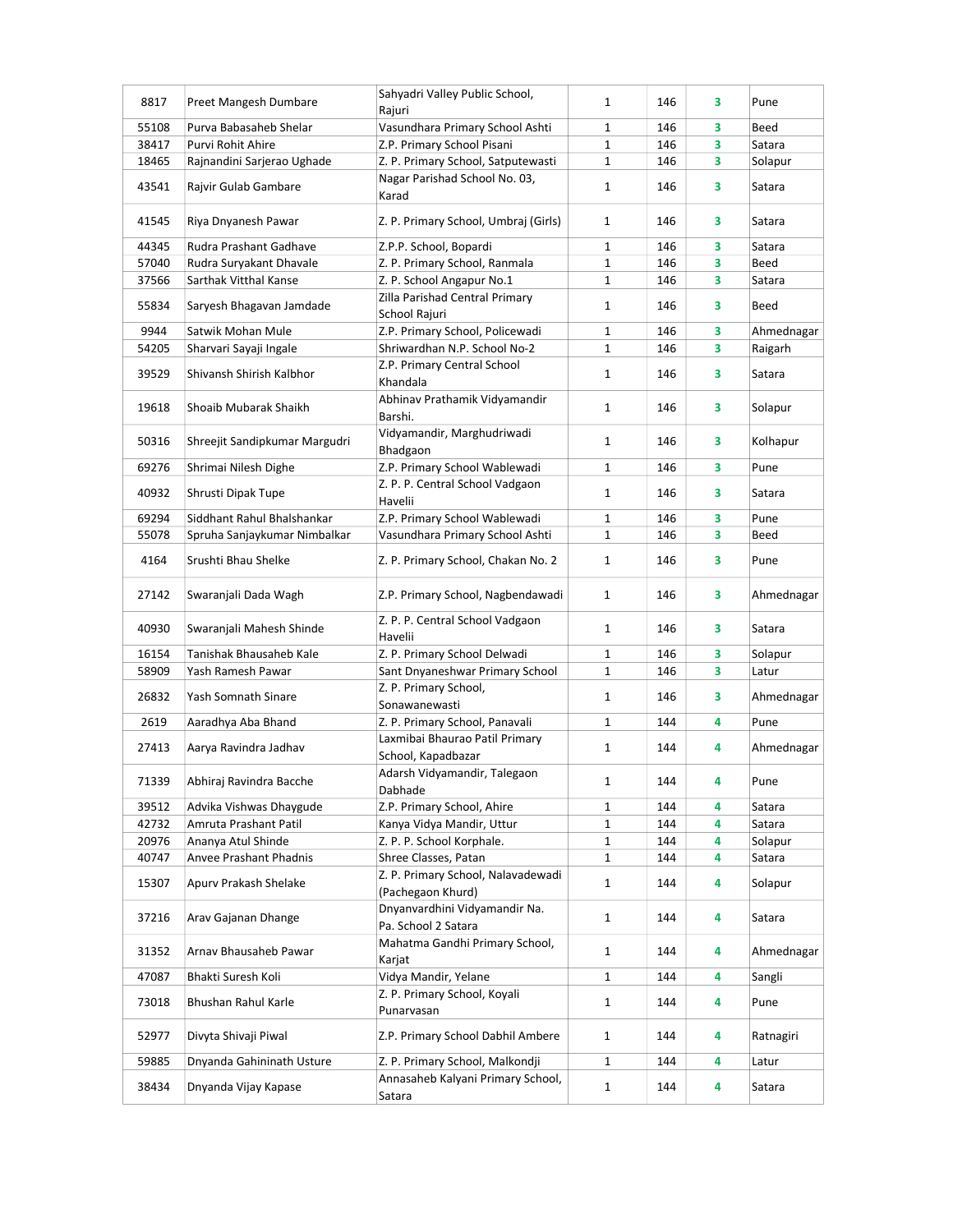| 82286 | Gargi Uttam Khaire           | Z. P. Primary School, Pimpale                          | 1            | 144 | 4 | Pune       |
|-------|------------------------------|--------------------------------------------------------|--------------|-----|---|------------|
|       |                              | Khalasa                                                |              |     |   |            |
| 55044 | Grishma Ganesh Doke          | Vasundhara Primary School Ashti                        | 1            | 144 | 4 | Beed       |
| 35016 | Gururaj Pravin Shende        | Z. P. Primary School, Wakeshwar                        | $\mathbf{1}$ | 144 | 4 | Satara     |
| 49933 | Harshvardhan Nilkanth Nikam  | Prathmik Vidyamandir, Narayan                          | 1            | 144 | 4 | Kolhapur   |
|       |                              | Mala                                                   |              |     |   |            |
| 36181 | Ishwari Manoj Raskar         | Z.P.P. School, Zirapwadi                               | $\mathbf{1}$ | 144 | 4 | Satara     |
| 38082 | Janhavi Mahesh Jadhav        | Z.P. Primary School, Ninam                             | $\mathbf 1$  | 144 | 4 | Satara     |
| 55032 | Kirti Vijay Bhosate          | Vasundhara Primary School Ashti                        | $\mathbf 1$  | 144 | 4 | Beed       |
| 18618 | Mashiyyat Mubarak Bagwan     | Z. P. Primary Girls School, Anagar                     | 1            | 144 | 4 | Solapur    |
| 50909 | Navinya Kailas Padwal        | Adarsh Vidyamandir, Kinhavali                          | 1            | 144 | 4 | Thane      |
| 64364 | Ojas Amol Chidrawar          | Oasis'S English Parbhani                               | $\mathbf{1}$ | 144 | 4 | Parbhani   |
| 27391 | Ovi Ashok Badve              | Laxmibai Bhaurao Patil Primary                         | $\mathbf{1}$ | 144 | 4 | Ahmednagar |
|       |                              | School, Kapadbazar                                     |              |     |   |            |
| 60977 | Padmashri Dada Adsul         | Z. P. Girl'S Primary School Tadwale                    | $\mathbf{1}$ | 144 | 4 | Osmanabad  |
| 27141 | Paridhi Mahendra Wable       | Prathamik Asharamshala,                                | 1            | 144 | 4 | Ahmednagar |
|       |                              | Dhawalpuri                                             |              |     |   |            |
| 35620 | Parth Pramod Mohite          | Z.P.P. School, Vatharnmala                             | $\mathbf{1}$ | 144 | 4 | Satara     |
| 69727 | Piyush Shahu Patil           | Marathi Vidyamandir, Kadalge                           | $\mathbf{1}$ | 144 | 4 | Kolhapur   |
|       |                              | Khurd                                                  |              |     |   |            |
| 73093 | Rehan Altaf Shaikh           | Z. P. Primary School, Koyali                           | 1            | 144 | 4 | Pune       |
|       |                              | Punarvasan                                             |              |     |   |            |
| 48297 | Riya Nitin Tavate            | Zilla Parishad Marathi Mulinchi                        | $\mathbf{1}$ | 144 | 4 | Sangli     |
|       |                              | Shala No 2 Bedag                                       |              |     |   |            |
| 26589 | Sainath Bhagwanta Rengade    | Tulip Primary School, Walki                            | 1            | 144 | 4 | Ahmednagar |
| 52722 | Sarthak Makrand Chavan       | Z.P.School-Kirdadi                                     | $\mathbf{1}$ | 144 | 4 | Ratnagiri  |
| 24498 | Sarthak Nanasaheb Danve      | Z.P. Primary School, Saundala,                         | 1            | 144 | 4 | Ahmednagar |
| 38430 | Sarvadnya Kedarnath Jadhav   | Z.P. Primary School, Morewadi                          | $\mathbf{1}$ | 144 | 4 | Satara     |
| 2131  | Shambhu Goraksha Khedekar    | Z.P. Primary School, Mavadi Supe                       | $\mathbf 1$  | 144 | 4 | Pune       |
| 43539 | Shaurya Dattatray Gaikwad    | Nagar Parishad School No. 03,                          | 1            | 144 | 4 | Satara     |
|       |                              | Karad                                                  |              |     |   |            |
| 6383  | Shaurya Makrand Unavane      | Z. P. Primary School, Chandoli                         | 1            | 144 | 4 | Pune       |
|       |                              | Khurd                                                  |              |     |   |            |
| 55057 | Shlok Navnath Jirekar        | Vasundhara Primary School Ashti                        | 1            | 144 | 4 | Beed       |
| 19580 | Shonak Ravindra Agalave      | Navin Marathi Shala, Barshi.                           | $\mathbf 1$  | 144 | 4 | Solapur    |
| 15119 | Shreya Samadhan Kashid       | Z. P. Primary School, Laxminagar                       | $\mathbf 1$  | 144 | 4 | Solapur    |
| 33347 | Shreya Shivaji Ghodke        | Z.P.P.School Mohari                                    | $\mathbf 1$  | 144 | 4 | Ahmednagar |
| 35597 | Shreyas Pravin Jadhav        | Z.P.P. School, Shindewadi (Lalgun)                     | 1            | 144 | 4 | Satara     |
| 48591 | Shubhada Vaibhav Chothe      | Y. P. Poear Vidhalay Kolhpur                           | 1            | 144 | 4 | Kolhapur   |
| 33115 | Swara Abasaheb Pandharkar    | Z. P. Primary School, Bhormal                          | $\mathbf 1$  | 144 | 4 | Ahmednagar |
| 60984 | Swara Kakasaheb Gavakhare    | Z. P. Girl'S Primary School Tadwale                    | 1            | 144 | 4 | Osmanabad  |
|       |                              |                                                        |              |     |   |            |
| 36702 | Swara Natha Kolwadkar        | Z.P.P. School, Dalawadi                                | 1            | 144 | 4 | Satara     |
| 5711  | Swara Suryabhan Ghanwat      | Kranti Jyoti Savitribai Phule Kanya                    | $\mathbf{1}$ | 144 | 4 | Pune       |
|       | Swara Sushil Dethe           | Shala, Panmala                                         |              |     |   |            |
| 6365  |                              | Z. P. Primary School, Eklahare<br>Z. P. Primary School | $\mathbf{1}$ | 144 | 4 | Pune       |
| 9509  | Swaraj Fulchand Gongawale    | Landagewadi(Wada)                                      | $\mathbf{1}$ | 144 | 4 | Pune       |
|       |                              | Shrimant Nirmaladevi Primary                           |              |     |   |            |
| 35626 | Swaranjali Amol Nale         | School, Phaltan                                        | 1            | 144 | 4 | Satara     |
| 12346 | Tanvi Samadhan Kokate        | Z. P. Primary School, Vitthalwadi                      | 1            | 144 | 4 | Solapur    |
|       |                              | Dnyanvardhini Vidyamandir Na.                          |              |     |   |            |
| 37220 | Vaibhavi Rajendra Khadhelkar | Pa. School 2 Satara                                    | $\mathbf{1}$ | 144 | 4 | Satara     |
|       |                              | Z. P. Primary School, Takali                           |              |     |   |            |
| 27208 | Varad Sandeep Gaikwad        | Dhokeshwar                                             | $\mathbf{1}$ | 144 | 4 | Ahmednagar |
| 18014 | Vardhan Siddheshwar Nigade   | Nagarpalika Boys School No. 1                          | 1            | 144 | 4 | Solapur    |
| 41181 | Vedika Navnath Suryawanshi   | Z. P. Primary School, Bholewadi                        | $\mathbf 1$  | 144 | 4 | Satara     |
| 43965 | Vighnesh Maruti Lavand       | Z. P. Primary School, Bhandewadi                       | 1            | 144 | 4 | Satara     |
| 21765 | Vipul Vishnu Vaghmare        | Z.P Primary School Hatgaon                             | $\mathbf{1}$ | 144 | 4 | Ahmednagar |
|       |                              |                                                        |              |     |   |            |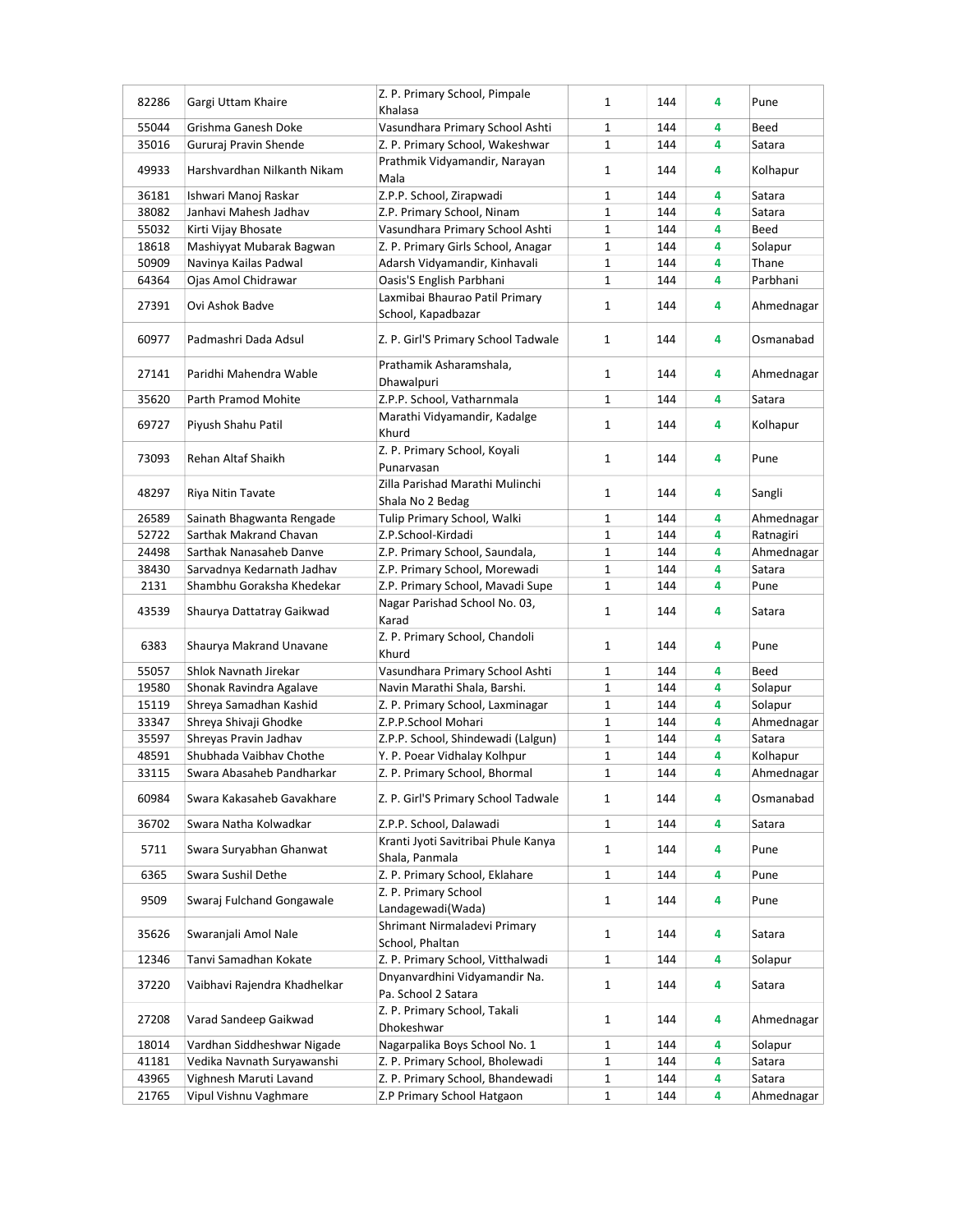| 35622 | Viraj Sachin More              | Shrimant Nirmaladevi Primary<br>School, Phaltan | $\mathbf{1}$ | 144 | 4 | Satara     |
|-------|--------------------------------|-------------------------------------------------|--------------|-----|---|------------|
| 47092 | Virashree Bhanudas Shisal      | Vidya Mandir, Yelane                            | 1            | 144 | 4 | Sangli     |
| 84708 | Vivek Vikram Bhojane           | Z. P. Primary School, Borale Boys               | $\mathbf 1$  | 144 | 4 | Solapur    |
|       |                                | Milestone Eng.Med.School                        |              |     |   |            |
| 12077 | Vyanktesh Ravindra Mundhe      | Kurduwadi                                       | $\mathbf{1}$ | 144 | 4 | Solapur    |
|       |                                | S.K. Somaiya Prathmik                           |              |     |   |            |
| 25347 | Yash Rajendra Korde            | Vidyamandi, Shrirampur                          | $\mathbf{1}$ | 144 | 4 | Ahmednagar |
| 19918 | Aaditi Vishal Dhas             | Jijamata Vidyamandir Barshi                     | $\mathbf{1}$ | 142 | 5 | Solapur    |
|       |                                | Z. P. Primary School, South                     |              |     |   |            |
| 41172 | Aaradhya Bajirao Pawar         | Tambave                                         | $\mathbf{1}$ | 142 | 5 | Satara     |
| 35003 | Aaradhya Kiran Pawar           | Z. P. Primary School, Vikhale                   | $\mathbf{1}$ | 142 | 5 | Satara     |
| 83695 | Aarohi Vishal Kudale           | Z. P. Primary School, Kamewadi                  | $\mathbf{1}$ | 142 | 5 | Pune       |
| 35008 | Aarya Shivprasad Pore          | Nutan Prathamik Shala, Vaduj                    | $\mathbf 1$  | 142 | 5 | Satara     |
| 65136 | Aditya Raosaheb Kedar          | Z. P. Primary School, Dodi Bk.                  | $\mathbf 1$  | 142 | 5 | Nashik     |
| 31934 | Almira Tanveer Mulani          | Z. P. Primary School, Rashin Girls              | 1            | 142 | 5 | Ahmednagar |
|       |                                | Z. P. Primary School, Pusegaon No.              |              |     |   |            |
| 43846 | Amit Sandip Mali               | 1                                               | 1            | 142 | 5 | Satara     |
| 52044 | Anvi Mahadev Kendre            | P.S.Deshmukh Eng Med School                     | $\mathbf{1}$ | 142 | 5 | Thane      |
| 48558 | Arjun Ranjit Lad               | Tejas Mukt Vidyalay                             | $\mathbf 1$  | 142 | 5 | Kolhapur   |
|       |                                | Shri Swami Samarth Vidyamandir,                 |              |     |   |            |
| 23533 | Arnav Anil Shelke              | Pathardi                                        | $\mathbf{1}$ | 142 | 5 | Ahmednagar |
|       |                                | Laxmibai Bhaurao Patil Primary                  |              |     |   |            |
| 27396 | Arnav Bharat Borude            | School, Kapadbazar                              | $\mathbf{1}$ | 142 | 5 | Ahmednagar |
|       |                                | Aandhali Punarvasan Primary                     |              |     |   |            |
| 34405 | Arohi Nagnath Kadam            | School Dahiwadi                                 | $\mathbf{1}$ | 142 | 5 | Satara     |
|       |                                | Z. P. Primary School, Kumbhar                   |              |     |   |            |
| 63867 | Ashunman Vakantesh Suryawanshi | Pimpalgaon                                      | $\mathbf{1}$ | 142 | 5 | Jalna      |
| 19236 | Avanish Sushil Lambture        | N.M.P. Primary School, Solapur                  | 1            | 142 | 5 | Solapur    |
| 12092 | Bhargavi Dhananjay Chopade     | Adarsh Pub Sch Kurduwadi                        | $\mathbf{1}$ | 142 | 5 | Solapur    |
| 55035 |                                |                                                 | $\mathbf{1}$ |     | 5 | Beed       |
|       | Darshil Dnyaneshwar Dahivale   | Vasundhara Primary School Ashti                 |              | 142 |   |            |
| 21188 | Devansh Santosh Patil          | Z.P.P. School, Kalegaon Tal- Barshi.            | $\mathbf{1}$ | 142 | 5 | Solapur    |
|       |                                |                                                 |              |     |   |            |
| 11472 | Dnyanada Dnyaneshwar Shelake   | Z. P. Primary School, Mahadikwasti              | $\mathbf{1}$ | 142 | 5 | Solapur    |
|       |                                |                                                 |              |     |   |            |
| 18633 | Dnyanesh Sandip More           | Z. P. Primary School, Devadi                    | 1            | 142 | 5 | Solapur    |
| 36189 | Dnyanshwari Pradip Sonwalakar  | Z. P. Primary School, Mazeri                    | $\mathbf{1}$ | 142 | 5 | Satara     |
| 73049 | Harsh Yogesh Mavale            | Z. P. Primary School, Koyali                    | 1            | 142 | 5 | Pune       |
|       |                                | Punarvasan                                      |              |     |   |            |
| 5276  | Harshit Pradip Khedkar         | Jnana Prabodhini Navnagar                       | $\mathbf{1}$ | 142 | 5 | Pune       |
|       |                                | Vidyalaya, Navnagar                             |              |     |   |            |
| 50908 | Harshraj Sunil Kedar           | Adarsh Vidyamandir, Kinhavali                   | 1            | 142 | 5 | Thane      |
| 11019 | Ira Sanket Wayase              | Z.P. Primary School Bhigwan                     | $\mathbf 1$  | 142 | 5 | Pune       |
| 61212 | Ishwari Chandrakant Devkar     | Shreya Coaching Classes Kalamb                  | 1            | 142 | 5 | Osmanabad  |
| 55077 | Jaydatt Satish Nimbalkar       | Vasundhara Primary School Ashti                 | 1            | 142 | 5 | Beed       |
| 8122  | Kartiki Ganesh Pawar           | Z. P. Primary School, Takalkarwadi              | $\mathbf 1$  | 142 | 5 | Pune       |
| 27449 | Kirti Pravin Shirse            | Laxmibai Bhaurao Patil Primary                  | 1            | 142 | 5 | Ahmednagar |
|       |                                | School, Kapadbazar                              |              |     |   |            |
| 65248 | Krishnali Kiran Pendbhaje      | Z. P. Primary School, Gaikwad Vasti             | $\mathbf{1}$ | 142 | 5 | Nashik     |
|       |                                |                                                 |              |     |   |            |
| 12795 | Kshitij Prakash Ranadive       | Z. P. Primary School, Modnimb No                | $\mathbf{1}$ | 142 | 5 | Solapur    |
|       |                                | 1                                               |              |     |   |            |
| 12341 | Om Ganesh Devkar               | Z. P. Primary School, Chincholi                 | 1            | 142 | 5 | Solapur    |
| 47619 | Om Ravindra Hirugade           | Annasaheb Dange Public School                   | 1            | 142 | 5 | Sangli     |
|       |                                | English Medium Ashta                            |              |     |   |            |
| 55090 | Omraj Kakasaheb Pokale         | Vasundhara Primary School Ashti                 | $\mathbf{1}$ | 142 | 5 | Beed       |
| 20969 | Pankhaja Ramesh Bhosale        | Z. P. P. School Korphale.                       | $\mathbf 1$  | 142 | 5 | Solapur    |
| 13453 | Parth Mahesh Zade              | Adarsh Prathmik Vidyalaya                       | $\mathbf 1$  | 142 | 5 | Solapur    |
| 15873 | Prajyot Dadasaheb Mali         | Z. P. Primary School, Salse                     | 1            | 142 | 5 | Solapur    |
| 30062 | Pranjal Abhiman Naiknaware     | Z. P. Primary School Nawalewadi                 | 1            | 142 | 5 | Ahmednagar |
| 55091 | Pranjal Jalindar Pokale        | Vasundhara Primary School Ashti                 | 1            | 142 | 5 | Beed       |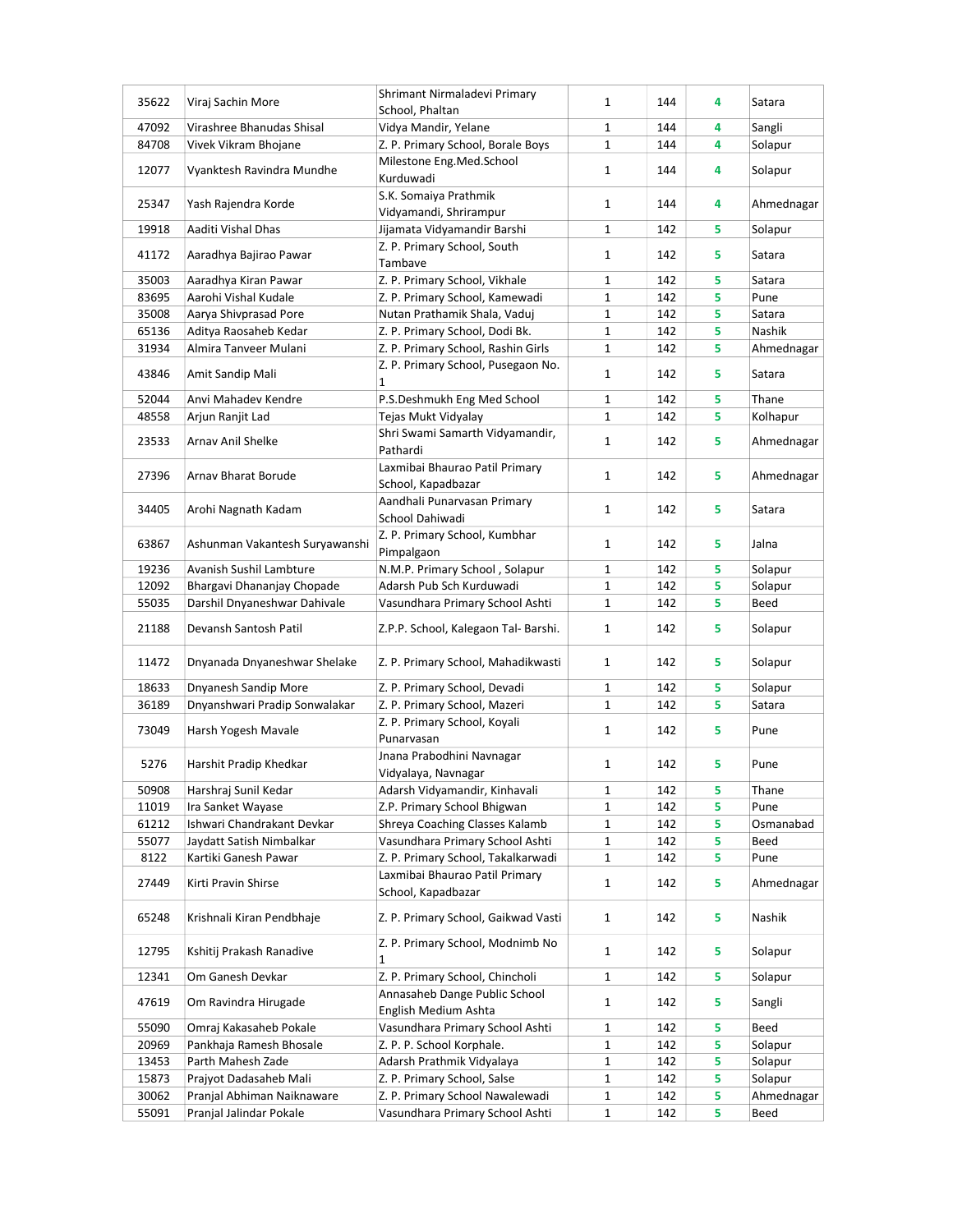| 33348 | Pranjal Shekhar Ghumare                                         | Kalika Podar Learn School                        | 1            | 142 | 5 | Ahmednagar |
|-------|-----------------------------------------------------------------|--------------------------------------------------|--------------|-----|---|------------|
| 55092 | Premraj Rushi Pokale                                            | Vasundhara Primary School Ashti                  | 1            | 142 | 5 | Beed       |
| 19597 | Rajdeep Pradip Ingale                                           | Navin Marathi Shala, Barshi.                     | $\mathbf 1$  | 142 | 5 | Solapur    |
| 53591 | Rajveer Rajendra Chougale                                       | Z.P. Central School Pachal No.1                  | $\mathbf{1}$ | 142 | 5 | Ratnagiri  |
| 46206 | Rajveersingh Dhanusingh Gaherwar Z. P. Primary School, Kerewadi |                                                  | $\mathbf{1}$ | 142 | 5 | Sangli     |
| 13367 | Ranveer Adinath Deshmukh                                        | Amol Primary and high school<br>Karkamb          | 1            | 142 | 5 | Solapur    |
| 13440 | Ratnajeet Santosh Awatade                                       | Arihant Public School                            | 1            | 142 | 5 | Solapur    |
| 55127 | Reva Rahul Vaskar                                               | Vasundhara Primary School Ashti                  | 1            | 142 | 5 | Beed       |
| 12118 | Revati Prasad Mirgane                                           | Adarsh Pub Sch Kurduwadi                         | 1            | 142 | 5 | Solapur    |
| 70476 | Riddhi Rahul Veer                                               | Z. P. Primary School, Kadegaon                   | 1            | 142 | 5 | Sangli     |
| 55033 | Rudra Atul Chavan                                               | Vasundhara Primary School Ashti                  | $\mathbf 1$  | 142 | 5 | Beed       |
| 38814 |                                                                 |                                                  | $\mathbf 1$  |     | 5 |            |
|       | Sadhana Jayant Shinde                                           | Nagarpalika School No.10, Wai                    |              | 142 |   | Satara     |
| 23526 | Saideep Jatin Chavhan                                           | Z. P. Primary School Waykarwasti                 | $\mathbf 1$  | 142 | 5 | Ahmednagar |
| 40744 | Samarth Ramchandra Mali                                         | Z. P. P. School Patan (Boys)                     | 1            | 142 | 5 | Satara     |
| 38709 | Sarvesh Swapnil Bhosale                                         | Nagarpalika School No.10, Wai                    | 1            | 142 | 5 | Satara     |
| 72060 | Shaurya Shivaji Gawari                                          | Z. P. Primary School, Koyali                     | 1            | 142 | 5 | Pune       |
|       |                                                                 | Punarvasan                                       |              |     |   |            |
| 33977 | Shauryaa Sangram Pole                                           | Vasundhara P. School Aashti                      | 1            | 142 | 5 | Ahmednagar |
| 49314 | Shivam Pradip Patade                                            | Dnyanganga Vidyalya Nagaon                       | $\mathbf{1}$ | 142 | 5 | Kolhapur   |
| 38446 | Shivansh Suraj Shinde                                           | Z.P. Primary School Songaon                      | 1            | 142 | 5 | Satara     |
|       |                                                                 | Dnyanvardhini Vidyamandir Na.                    |              |     |   |            |
| 37225 | Shourya Kiran Sawant                                            | Pa. School 2 Satara                              | 1            | 142 | 5 | Satara     |
|       |                                                                 | Zillha Parishad Primary Central                  |              |     |   |            |
| 34554 | Shravya Shrikant Gaikwad                                        | School, Chimangaon                               | 1            | 142 | 5 | Satara     |
| 37738 | Shreeraj Sanjay Waydande                                        | Z.P. Primary School, Dhondewadi                  | 1            | 142 | 5 | Satara     |
|       |                                                                 | Shri Kantilal Purushottamdas Shah                |              |     |   |            |
| 48479 | Shridhar Ramchandra Patil                                       |                                                  | 1            | 142 | 5 | Sangli     |
|       |                                                                 | Prashla Vishrambag Sangli                        |              |     |   |            |
| 12121 | Smarnika Laxman Pawar                                           | Adarsh Pub Sch Kurduwadi                         | 1            | 142 | 5 | Solapur    |
| 17974 | Soham Nandkumar Jadhav                                          | Nagarpalika Boys School No. 2                    | $\mathbf 1$  | 142 | 5 | Solapur    |
| 57981 | Srushti Sushikumar Surwase                                      | Z. P. Primary School, Tale<br>Pimplegaon         | $\mathbf{1}$ | 142 | 5 | Beed       |
| 69274 | Sujan Subhash Chate                                             | Z.P. Primary School Wablewadi                    | 1            | 142 | 5 | Pune       |
| 36705 | Swara Bhushan Madane                                            | Z.P.P. School, Girvi                             | $\mathbf{1}$ | 142 | 5 | Satara     |
| 87121 | Swara Bipin Khandagale                                          | Shri. Swami Samarth Bal Vidya<br>Mandir Pathardi | 1            | 142 | 5 | Ahmednagar |
| 1999  | Swara Maruti Hole                                               | Z.P. Primary School, Khanvadi                    | 1            | 142 | 5 | Pune       |
|       |                                                                 | Pramodji Mahajan New Eng                         |              |     |   |            |
| 70258 | Swarali Audumber Rajmane                                        | School, Uadayraj Colony                          | 1            | 142 | 5 | Beed       |
| 26043 | Swarali Sachin Kardile                                          | Z. P. Semi English School,                       | 1            | 142 | 5 | Ahmednagar |
|       |                                                                 | Jambulwadi                                       |              |     |   |            |
| 23884 | Swarali Sandip Aute                                             | Z. P. C. Primary School, Kada No. 1              | 1            | 142 | 5 | Beed       |
| 26591 | Swarup Pradip Walke                                             | Z. P. Primary School, Tukaimala                  | 1            | 142 | 5 | Ahmednagar |
| 36133 | Swarup Vikas Ghanawat                                           | Z.P.P. School, Dhamaltek                         | $\mathbf{1}$ | 142 | 5 | Satara     |
| 55063 | Tanishka Vijay Katake                                           | Vasundhara Primary School Ashti                  | $\mathbf{1}$ | 142 | 5 | Beed       |
| 36176 | Tejal Chandrakant Pawar                                         | Z.P.P. School, Vidani                            | $\mathbf{1}$ | 142 | 5 | Satara     |
| 55084 | Utkarsha Yuvraj Parakhe                                         | Vasundhara Primary School Ashti                  | $\mathbf{1}$ | 142 | 5 | Beed       |
|       |                                                                 | Shri. Samarth Vidya Mandir                       |              |     |   |            |
| 28415 | Varad Pravin Dalvi                                              | Prashala, Savedi                                 | 1            | 142 | 5 | Ahmednagar |
| 82287 | Vedika Nilesh Navgire                                           | Z. P. Primary School, Pimpale<br>Khalasa         | 1            | 142 | 5 | Pune       |
| 28409 | Viraj Vinayak Kshirsagar                                        | Z. P.Primary School, Kharekarjune                | 1            | 142 | 5 | Ahmednagar |
| 94649 | Yashraj Ganesh Biradar                                          | N. P. School 3 Karad                             | 1            | 142 | 5 | Latur      |
| 41500 | Yashraj Sachin Ghadage                                          | Yashashri Academy                                | 1            | 142 | 5 | Satara     |
| 65403 | Aakansha Ishvar Pagare                                          | Z.P.Primary School Kalwan Girls<br>No.1          | $\mathbf{1}$ | 140 | 6 | Nashik     |
|       |                                                                 |                                                  |              |     |   |            |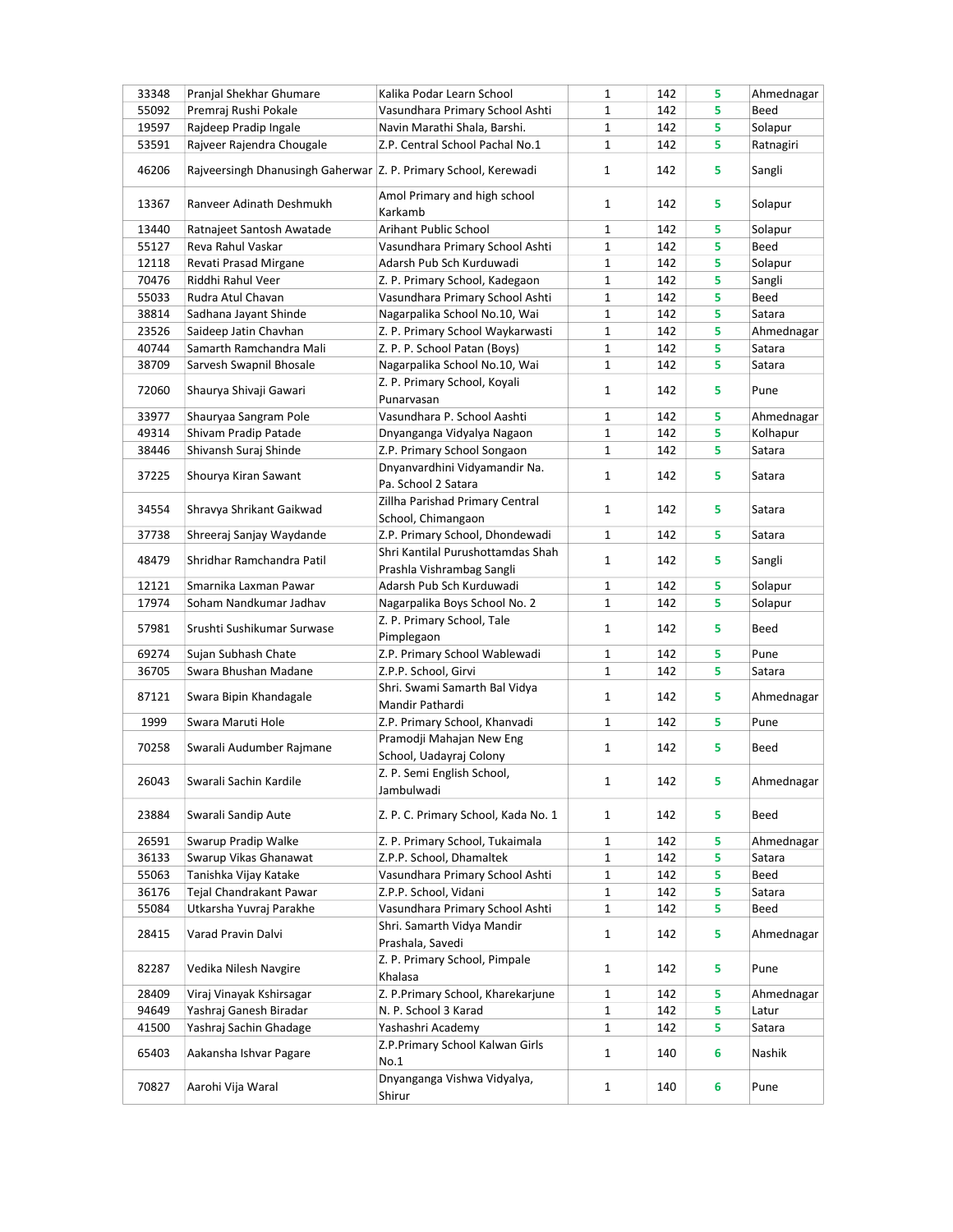| 14149 | Aarvee Vijay Pawar          | Z.P. Primary School, Pawarwadi<br>(Watambare)                | $\mathbf{1}$ | 140 | 6 | Solapur    |
|-------|-----------------------------|--------------------------------------------------------------|--------------|-----|---|------------|
| 39437 | Aboli Manoj Sanas           | Z. P. Primary School, Bhogawali<br>Terf Kudal                | 1            | 140 | 6 | Satara     |
| 53753 | Aditya Bibhishan Chaugule   | Z.p. primary school Ghumade                                  | $\mathbf{1}$ | 140 | 6 | Sindhudurg |
| 37256 | Aditya Vinayak Bendre       | Z. P. Primary School, Tarale Boys                            | 1            | 140 | 6 | Satara     |
| 40899 | Akshada Tatoba Jadhav       | Z. P. School Kodoli                                          | $\mathbf{1}$ | 140 | 6 | Satara     |
| 26719 | Ananya Sandip Khandve       | Z.P.Primary School, Chichondi Patil                          | 1            | 140 | 6 | Ahmednagar |
| 48278 | Anuranjan Dinkar Jadhav     | Z.P. School No. 1, Arag                                      | $\mathbf{1}$ | 140 | 6 | Sangli     |
| 55047 | Anushka Ashok Gavade        | Vasundhara Primary School Ashti                              | $\mathbf{1}$ | 140 | 6 | Beed       |
| 94457 | Anushka Sachin Ghadage      | Z.P. Primary School, Shirgaon No.1                           | $\mathbf{1}$ | 140 | 6 | Ratnagiri  |
| 50313 | Anushka Sanjay Margudri     | Vidyamandir, Marghudriwadi<br>Bhadgaon                       | $\mathbf{1}$ | 140 | 6 | Kolhapur   |
| 14995 | Appaso Tukaram Khandekar    | Z. P. Primary School, Gherdi                                 | $\mathbf{1}$ | 140 | 6 | Solapur    |
|       |                             |                                                              |              |     |   |            |
| 21462 | Arnav Balasaheb Kashid      | Z. P. Primary School, Sadashivnagar                          | $\mathbf{1}$ | 140 | 6 | Solapur    |
| 84709 | Arnav Ganesh Bhosale        | Z. P. Primary School,<br>Khandobanagar Tawashi               | $\mathbf{1}$ | 140 | 6 | Solapur    |
| 69273 | Arnav Rahul Bendbhar        | Z.P. Primary School Wablewadi                                | $\mathbf{1}$ | 140 | 6 | Pune       |
| 23901 | Arnav Suresh Talekar        | Z.P. Primary School, Dedgaon                                 | 1            | 140 | 6 | Ahmednagar |
| 22658 | Arohi Parmeshwar Bhavar     | Z.P. Primary School Bhattiwadi                               | $\mathbf 1$  | 140 | 6 | Ahmednagar |
| 52677 | Arohi Sunil Shinde          | Gurukul Global school wada                                   | $\mathbf 1$  | 140 | 6 | Thane      |
| 6624  | Astha Satish Morde          | Z. P. Primary School, Waki Bk                                | $\mathbf 1$  | 140 | 6 | Pune       |
| 84764 | Atharv Arun Sarade          | Z. P. Primary School, Yedrav                                 | $\mathbf{1}$ | 140 | 6 | Solapur    |
| 6618  | Ayush Bapu Gargote          | Z. P. Primary School, Gargoteshwar                           | $\mathbf{1}$ | 140 | 6 | Pune       |
| 55128 | Brajraj Achyut Vidhate      | Vasundhara Primary School Ashti                              | $\mathbf{1}$ | 140 | 6 | Beed       |
|       |                             | Zilha parishad PRIMARY school                                |              |     |   |            |
| 92114 | Daksh Sharad Bhagadkar      | Bhaleshwar                                                   | $\mathbf{1}$ | 140 | 6 | Chandrapur |
| 66004 | Devansh Dattu Zambre        | Shri Neinath Jain Primary School,<br>Chandwad                | $\mathbf{1}$ | 140 | 6 | Nashik     |
| 61956 | Dhavalsinh Dattatray Kawade | Ajinkya Primary School, Washi Ta.<br>Washi                   | $\mathbf{1}$ | 140 | 6 | Osmanabad  |
| 2133  | Dnyaneshwari Mohan Sonawane | Z.P. Primary School, Kudalewadi (<br>Kolvihire)              | $\mathbf{1}$ | 140 | 6 | Pune       |
| 43826 | Gayatri Nitin Ghanwat       | Z. P. Primary School, Bhavaninagar                           | $\mathbf{1}$ | 140 | 6 | Satara     |
| 38729 | Gireeja Gopal Garud         | Vitthalrao Jagtap Nagarpalika<br>School No.5, Gangapuri, Wai | $\mathbf 1$  | 140 | 6 | Satara     |
| 22948 | Harshmita Dilip Thombre     | Shri. Vivekanand Primary Vidya<br>Mandir Pathardi            | 1            | 140 | 6 | Ahmednagar |
| 19996 | Humera Riyaz Pathan         | Abhinav Prathamik Vidyamandir<br>Barshi.                     | 1            | 140 | 6 | Solapur    |
| 34973 | Ishani Vikas Godase         | Shivaji Primary School, Vaduj                                | 1            | 140 | 6 | Satara     |
| 32468 | ishwari Dattatray Chobhe    | Z. P. Primary School,<br>Gurumaulinagar                      | 1            | 140 | 6 | Ahmednagar |
| 3312  | Ishwari Dnyaneshwar Rote    | Z. P. Primary School, Wayalwasti                             | $\mathbf{1}$ | 140 | 6 | Pune       |
| 31337 | Jesika Anil Dalimbe         | Z. P. Primary School Shinde, Karjat                          | 1            | 140 | 6 | Ahmednagar |
| 38083 | Kartik Hemant Jadhav        | Z.P. Primary School, Ninam                                   | 1            | 140 | 6 | Satara     |
| 39533 | Kartik Santosh Khopade      | Z.P. Primary Central School<br>Khandala                      | $\mathbf{1}$ | 140 | 6 | Satara     |
| 12079 | Kavya Dhanaji Randive       | Z. P. Primary School,<br>Bhamburewasti (Kurduwadi)           | 1            | 140 | 6 | Solapur    |
| 28800 | Kavya Vikas Thange          | Z. P. Primary School, Aurangapur                             | 1            | 140 | 6 | Ahmednagar |
| 24875 | Krushna Santosh Garade      | Z. P. Primary School, Savantsar                              | 1            | 140 | 6 | Ahmednagar |
|       |                             |                                                              |              |     |   |            |
| 45007 | Krushnali Yogesh Kumbhar    | Adarsh Primary School, Rahimatpur                            | 1            | 140 | 6 | Satara     |
| 5294  | Kshitijay Pravin Napte      | Mahatama Phule Prathamik<br>Vidyalaya, Bhosari               | 1            | 140 | 6 | Pune       |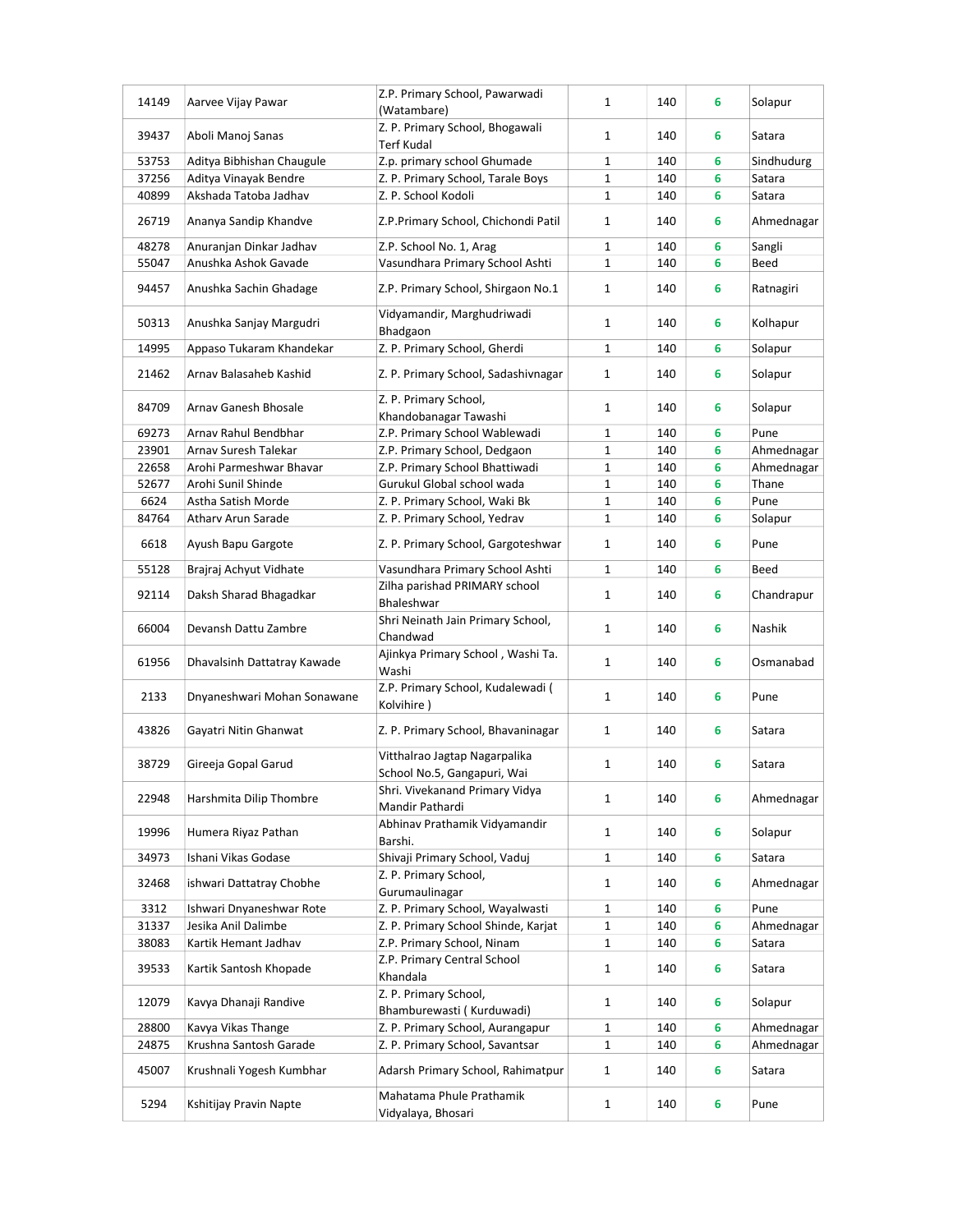| 49087 | Narayani Aashis Kasarkar      | Vidya Mandir Sonali (Garogti)       | $\mathbf{1}$ | 140 | 6 | Kolhapur        |
|-------|-------------------------------|-------------------------------------|--------------|-----|---|-----------------|
|       |                               | New Brilliant Coaching Classes,     |              |     |   |                 |
| 58475 | Om Santosh Bamnikar           | Ahmedpur                            | 1            | 140 | 6 | Latur           |
|       |                               | Krushnaprakash Gurukul Acdemy       |              |     |   |                 |
| 15417 | Piyushraje Subhash Sale       | Yelavi                              | $\mathbf{1}$ | 140 | 6 | Sangli          |
| 55022 | Pranav Deepak Aute            | Vasundhara Primary School Ashti     | 1            | 140 | 6 | Beed            |
| 56327 | Pranjal Subhash Hajare        | Z.P. Primary School, Salewadgaon    | $\mathbf{1}$ | 140 | 6 | Beed            |
| 15853 | Pratik Mahesh Honkalse        | Gurukul Public School               | 1            | 140 | 6 | Solapur         |
| 47592 | Radhika Sandip Chavan         | Z.P. School Nayklvadi               | 1            | 140 | 6 | Sangli          |
|       |                               |                                     |              |     |   |                 |
| 60072 | Raj Pramod Doke               | Raje Shivaji Public School, Paranda | 1            | 140 | 6 | Osmanabad       |
| 38085 | Rajnandini Jivan Jadhav       | Z.P. Primary School, Ninam          | $\mathbf{1}$ | 140 | 6 | Satara          |
|       |                               | New Primary English Medium          |              |     |   |                 |
| 38114 | Rajvardhan Ajay Nikam         | School Atit                         | $\mathbf{1}$ | 140 | 6 | Satara          |
|       |                               |                                     |              |     |   |                 |
| 60076 | Rajvardhan Appasaheb solankar | Raje Shivaji Public School, Paranda | 1            | 140 | 6 | Osmanabad       |
| 38093 | Rajveer Prashant Mahadik      | Z.P. Primary School, Ninam          | 1            | 140 | 6 | Satara          |
|       |                               |                                     |              |     |   |                 |
| 46244 | Ritisha Rahul Suryawanshi     | Z. P. Primary School, Devidas Kuchi | $\mathbf{1}$ | 140 | 6 | Sangli          |
|       |                               |                                     |              |     |   |                 |
| 35583 | Rudra Dnyaneshwar Gaikwad     | Shiladevi Sharadkumar Doshi, Kolki  | $\mathbf{1}$ | 140 | 6 | Satara          |
|       |                               | Z. P. Primary School, Pusegaon No.  |              |     |   |                 |
| 43817 | Saee Vikram Chavhan           | 1                                   | 1            | 140 | 6 | Satara          |
| 57977 | Sairaj Atulkumar Pawar        | Z. P. Primary School, Nafarwadi     | 1            | 140 | 6 | Beed            |
|       |                               | Swami Vivekanand Rashtriy           |              |     |   |                 |
| 67156 | Saish Yogesh Girhe            | Dnyanpith                           | $\mathbf{1}$ | 140 | 6 | <b>Buldhana</b> |
|       |                               | Z.P. Primary School, Belapur [Bk]   |              |     |   |                 |
| 24993 | Sakshi Santosh Kolapkar       | Girls                               | $\mathbf{1}$ | 140 | 6 | Ahmednagar      |
| 3317  | Samarth Suryakant Wayal       | Z. P. Primary School, Wayalwasti    | $\mathbf{1}$ | 140 | 6 | Pune            |
| 40101 | Samruddhi Sushant Bhosale     | Z. P. Primary School, Tarale Girls  | $\mathbf{1}$ | 140 | 6 | Satara          |
|       |                               | Z. P. Primary School, Ganpatimala   |              |     |   |                 |
| 9945  | Samyak Amol Sasane            | (Erandoli)                          | 1            | 140 | 6 | Ahmednagar      |
| 31258 | Sangram Laxman Gangarde       | Z.P. Primary School, Satalewasti    | 1            | 140 | 6 | Ahmednagar      |
| 55019 | Sanskruti Anil Agawan         | Vasundhara Primary School Ashti     | 1            | 140 | 6 | Beed            |
|       |                               | Dnyanganga Vishwa Vidyalya,         |              |     |   |                 |
| 70813 | Sanskruti Hanumant Chandan    | Shirur                              | $\mathbf{1}$ | 140 | 6 | Pune            |
| 29750 | Sanskruti Rajaram Ekhande     | Z. P. Primary School Tahkari        | 1            | 140 | 6 | Ahmednagar      |
|       |                               | Raghukul Balmandir And Primary      |              |     |   |                 |
| 40611 | Sanved Ramesh Halloli         | School, Nade                        | 1            | 140 | 6 | Satara          |
| 55041 | Sarthak Satish Dhonde         | Vasundhara Primary School Ashti     | 1            | 140 | 6 | Beed            |
| 70809 | Sarvadnya Ram Pawar           | Vidyadham Prashala, Shirur          | $\mathbf{1}$ | 140 | 6 | Pune            |
|       |                               |                                     |              |     |   |                 |
| 23534 | Sarvesh Sachin Shinde         | Z. P. Primary School Hanumanvasti   | 1            | 140 | 6 | Ahmednagar      |
|       |                               | Z.P.P.School Kakanagar Wadala,      |              |     |   |                 |
| 21060 | Sayaji Tushar Nikam           | Tal- North-Solapur                  | $\mathbf{1}$ | 140 | 6 | Solapur         |
|       |                               | Nutan Marathi Vidyalaya,            |              |     |   |                 |
| 17923 | Shaury Sachin Awatade         |                                     | 1            | 140 | 6 | Solapur         |
|       |                               | Mangalwedha                         |              |     |   |                 |
| 10604 | Shaurya Sachin Ware           | Z.P. Primary School Indapur No. 2   | $\mathbf{1}$ | 140 | 6 | Pune            |
| 47599 | Shivam Aadesh Kokate          | Innovative Play School Gotkhindi    | 1            | 140 | 6 | Sangli          |
| 87653 | Shivam Sachin Shinde          | Vidya Mandir, Charan                | 1            | 140 | 6 | Sangli          |
| 55034 | Shivani Sunil Chavhan         | Vasundhara Primary School Ashti     | 1            | 140 | 6 | Beed            |
| 72803 | Shivtej Pravin Parhad         | Z. P. Primary School, Parhadwadi    | 1            | 140 | 6 | Pune            |
| 33982 | Shlok Vinod Shejal            | Little Star Ideal School Kharda     | 1            | 140 | 6 | Ahmednagar      |
| 55120 | Shravya Sandip Tekale         | Vasundhara Primary School Ashti     | $\mathbf{1}$ | 140 | 6 | Beed            |
| 46234 | Shrejal Sachin Patil          | Z. P. Primary School, Devidas Kuchi | 1            | 140 | 6 | Sangli          |
|       |                               |                                     |              |     |   |                 |
| 8675  | Shreya Dnyaneshwar Pabale     | Z. P. Primary School, Shingave      | $\mathbf{1}$ | 140 | 6 | Pune            |
| 21715 | Shreya Ram Bamdale            | Z.P. Primary Central School         | 1            | 140 | 6 | Ahmednagar      |
|       |                               | Balamtakali                         |              |     |   |                 |
| 8129  | Shreyas Sharad Salunke        | Z. P. Primary School, Takalkarwadi  | $\mathbf{1}$ | 140 | 6 | Pune            |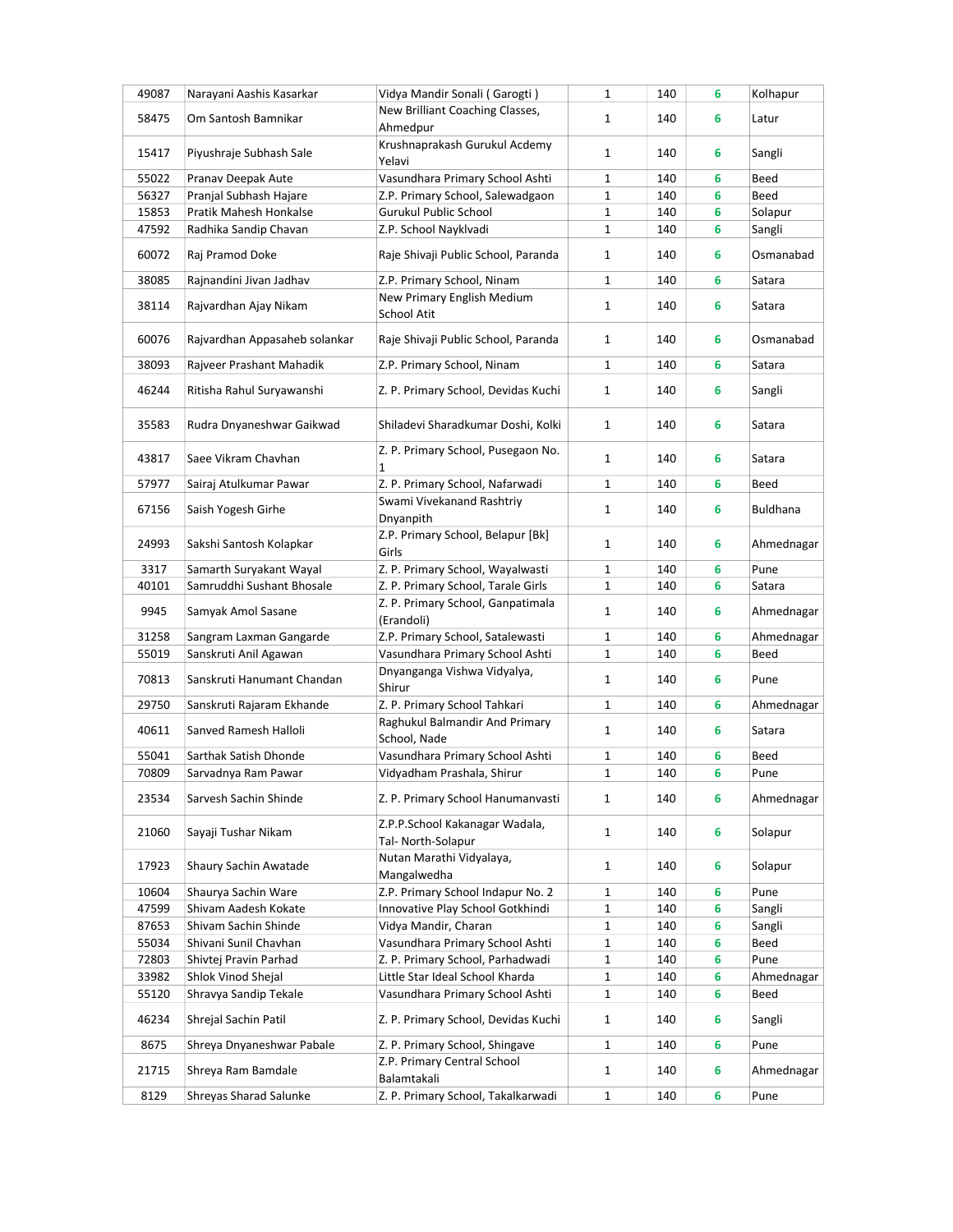| 15415 | Shreyash Dattatray Kshirsagar | Krushnaprakash Gurukul Acdemy<br>Yelavi              | $\mathbf{1}$ | 140 | 6 | Sangli        |
|-------|-------------------------------|------------------------------------------------------|--------------|-----|---|---------------|
| 5081  | Shreyash Dipak Waghmare       | Z. P. Primary School, Sabalewadi                     | 1            | 140 | 6 | Pune          |
| 47354 | Shritej Dipak Patil           | Nachiketa Gaurav Kunj Red, Shirala                   | $\mathbf{1}$ | 140 | 6 | Sangli        |
| 54494 | Siddhi Ramesh Bhogade         | Adarsh Vidyalaya Ashti                               | 1            | 140 | 6 | Beed          |
| 19987 | Suyash Sujit Mundhe           | Suyash Vidyalaya, Barshi.                            | $\mathbf{1}$ | 140 | 6 | Solapur       |
| 65254 | Svojas Vikas More             | De-Paul English Medium School,<br>Yeola,             | 1            | 140 | 6 | <b>Nashik</b> |
| 39716 | Swara Ashutosh Gardi          | Z.P. Primary School, Ozarde                          | $\mathbf{1}$ | 140 | 6 | Satara        |
| 12069 | Swara Dhananjay Kadam         | Krantijyoti Savitri Phule<br>Sc.Kurduwadi            | 1            | 140 | 6 | Solapur       |
| 73048 | Swara Kisan Masalkar          | Z. P. Primary School, Koyali<br>Punarvasan           | $\mathbf{1}$ | 140 | 6 | Pune          |
| 18620 | Swara Mahadev Bhosale         | Z. P. Primary School, Devadi                         | $\mathbf{1}$ | 140 | 6 | Solapur       |
| 72011 | Swara Pralhad Akolkar         | Z. P. Primary School, Koyali<br>Punarvasan           | $\mathbf{1}$ | 140 | 6 | Pune          |
| 36701 | Swaragini Shahaji Kadam       | Z.P.P. School, Girvi                                 | 1            | 140 | 6 | Satara        |
| 43521 | Swaraj Rajaram Bajugade       | Nagar Parishad School No. 03,<br>Karad               | $\mathbf{1}$ | 140 | 6 | Satara        |
| 39534 | Swaranjali Rahul Kokare       | Z.P. Primary School, Ahire                           | $\mathbf{1}$ | 140 | 6 | Satara        |
| 43814 | Tejaswini Sunil Auti          | Z. P. Primary School, Pusegaon No.<br>1              | 1            | 140 | 6 | Satara        |
| 25348 | Trisha Pravin Labade          | S.K. Somaiya Prathmik<br>Vidyamandi, Shrirampur      | $\mathbf{1}$ | 140 | 6 | Ahmednagar    |
| 43613 | Utkarsh Bhagvat Patil         | Nagar Parishad School No. 03,<br>Karad               | 1            | 140 | 6 | Satara        |
| 17614 | Vaishnavi Sanjay Kambale      | Z. P. Primary School, Bhalawani                      | 1            | 140 | 6 | Solapur       |
| 27460 | Varad Babaji Zaware           | Laxmibai Bhaurao Patil Primary<br>School, Kapadbazar | $\mathbf{1}$ | 140 | 6 | Ahmednagar    |
| 44529 | Varad Shatrughna Yadav        | Z.P.P. School, Sonke                                 | 1            | 140 | 6 | Satara        |
| 57983 | Vedant Vinod Varat            | Z. P. Primary School, Mangevadi                      | $\mathbf{1}$ | 140 | 6 | Beed          |
| 8077  | Vedashri Dilip Deshmukh       | Z. P. Primary School, Takalkarwadi                   | 1            | 140 | 6 | Pune          |
| 37739 | Vedika Sambhaji Deshmukh      | Z. P. Primary School Kudal                           | 1            | 140 | 6 | Satara        |
| 11581 | Vinmahi Mahesh Chavan         | Z. P. Primary School,<br>Deshmukhwasti               | $\mathbf{1}$ | 140 | 6 | Solapur       |
| 55080 | Viraj Dipak Padole            | Vasundhara Primary School Ashti                      | 1            | 140 | 6 | Beed          |
| 21058 | Viraj Ram Lamakane            | Z.P.P.School Shelgaon (R) Tal-<br>Barshi.            | $\mathbf{1}$ | 140 | 6 | Solapur       |
| 28408 | Vishwa Vikas Kardile          | Shri. Samarth Vidya Mandir<br>Prashala, Savedi       | 1            | 140 | 6 | Ahmednagar    |
| 72805 | Yashswini Anil Thakare        | Z. P. Primary School, Pachwad                        | 1            | 140 | 6 | Pune          |
| 34969 | Yashwanti Mukund Deshmukh     | Z. P. Primary School, Girl'S Mayant                  | $\mathbf 1$  | 140 | 6 | Satara        |
| 86887 | हृदयांश बाळासाहेब शिंदे       | जिल्हा परिषद प्राथमिक शाळा चिखली<br>नाथ              | $\mathbf{1}$ | 140 | 6 | Beed          |
| 88082 | Avesh Ayub Shaikh             | Mnp Temblaiwadi Vidyalay                             | $\mathbf{1}$ | 140 | 6 | Kolhapur      |
| 8085  | Aaradhy Balasaheb Ganjave     | Z. P. Primary School, Satarakawasti<br>(Retawadi)    | 1            | 138 | 7 | Pune          |
| 61020 | Aarush Sidhershwar Surwase    | Z. P. C. P. S. Kasbe Tadwale                         | 1            | 138 | 7 | Osmanabad     |
| 55116 | Adiraj Raju Sondage           | Vasundhara Primary School Ashti                      | $\mathbf{1}$ | 138 | 7 | Beed          |
| 41489 | Aditi Shivraj Bhosale         | Z. P. Primary School, Perale                         | 1            | 138 | 7 | Satara        |
| 49935 | Adiya Manoj Patil             | Dkte'S Prathmik Vidya Mandir,<br>Narayan Mala        | $\mathbf{1}$ | 138 | 7 | Kolhapur      |
| 35007 | Advay Dhananjay Pise          | Z. P. Primary School, Salunkhemala                   | 1            | 138 | 7 | Satara        |
| 55026 | Akshara Sonaji Bankar         | Vasundhara Primary School Ashti                      | 1            | 138 | 7 | Beed          |
| 65405 | Aloki Pravin Patil            | Jankai Primary School Kalwan                         | 1            | 138 | 7 | Nashik        |
| 19357 | Amal Yogesh Koshti            | Z. P. Primary School, Shirapur (So),<br>Mohol        | 1            | 138 | 7 | Solapur       |
| 33219 | Ananya Vijay Harihar          | Z. P. Primary School,<br>Madhewadgaon                | $\mathbf{1}$ | 138 | 7 | Ahmednagar    |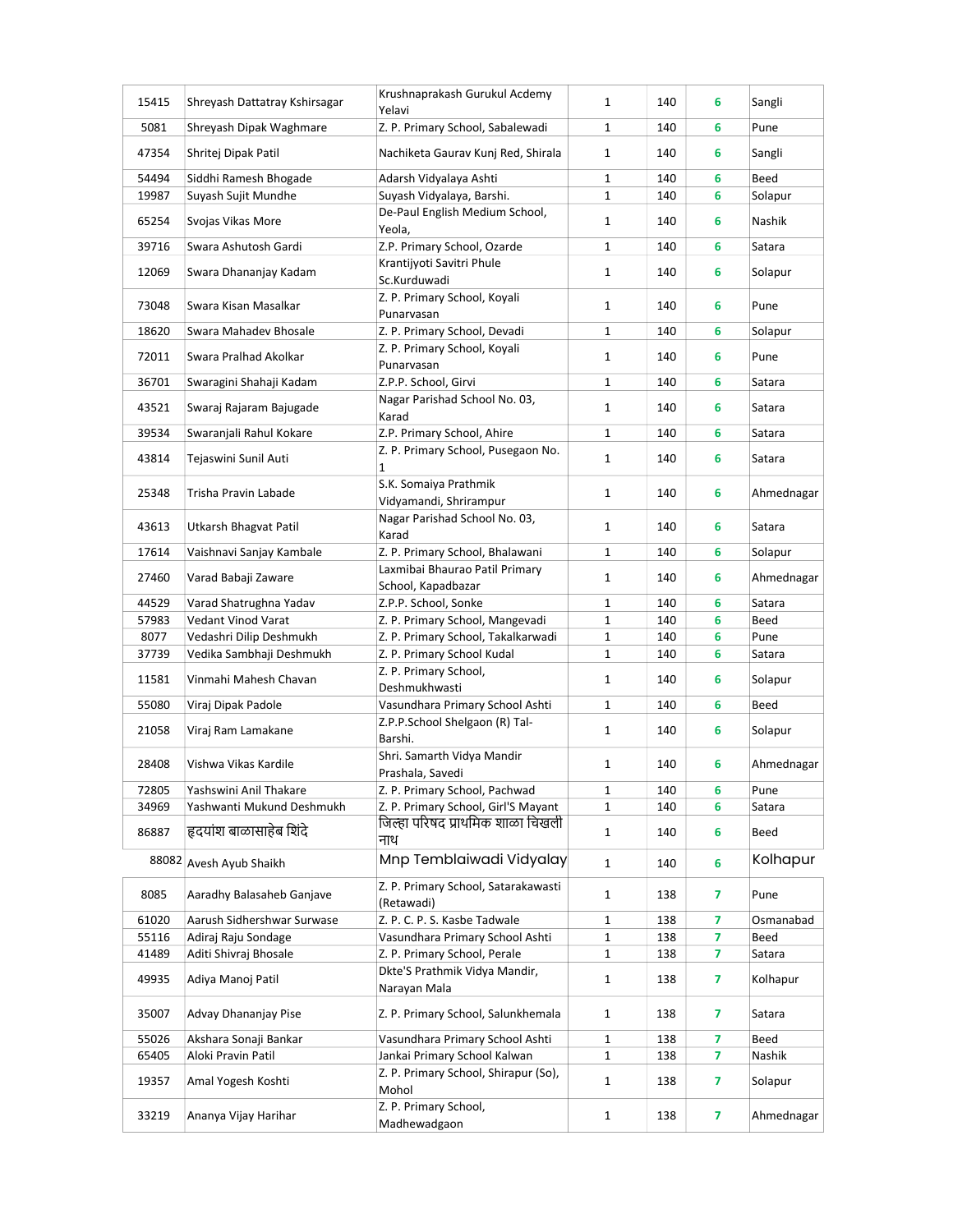| 19957 | Ananya Vijay Kapase          | Suyash Vidyalaya Barshi.                                                | 1            | 138 | 7 | Solapur    |
|-------|------------------------------|-------------------------------------------------------------------------|--------------|-----|---|------------|
| 37723 | Ansh Shashikant Godase       | Z.P. School Nevekarwadi                                                 | 1            | 138 | 7 | Satara     |
| 39279 | Anuja Umesh Shivthare        | Dnyanakur Vidya Mandir Bhuinj                                           | $\mathbf{1}$ | 138 | 7 | Satara     |
| 68480 | Arnavi Dnyaneshwar Kawale    | Nutan Prathmik Vidyamandir,<br>Jamner                                   | $\mathbf{1}$ | 138 | 7 | Jalgaon    |
| 19925 | Arohi Akshay Ghumare         | Suyash Vidyalaya Barshi.                                                | 1            | 138 | 7 | Solapur    |
| 19974 | Arohi Ganesh Madake          | Suyash Vidyalaya Barshi.                                                | 1            | 138 | 7 | Solapur    |
| 34990 | Arpit Mahesh Khade           | Nutan Prathamik Shala, Vaduj                                            | $\mathbf{1}$ | 138 | 7 | Satara     |
| 55021 | Arshati Rahul Arekar         | Vasundhara Primary School Ashti                                         | $\mathbf 1$  | 138 | 7 | Beed       |
| 19593 | Ashlesha Balasaheb Dhembare  | Navin Marathi Shala, Barshi.                                            | 1            | 138 | 7 | Solapur    |
| 44406 | Avani Bhausaheb Belote       | Z.P.P. School, Galdev                                                   | 1            | 138 | 7 | Satara     |
| 84760 | Ayush Limbesh Rathod         | Z. P. Primary School, Nepatgaon                                         | 1            | 138 | 7 | Solapur    |
| 52038 |                              | Sarthak Eng Med School Cherpoli                                         | 1            | 138 | 7 | Thane      |
|       | Dhairya Dipak Davane         |                                                                         |              |     |   |            |
| 70255 | Disha Yogesh Nagargoje       | Pramodji Mahajan New Eng<br>School, Uadayraj Colony                     | $\mathbf{1}$ | 138 | 7 | Beed       |
| 6366  | Divya Vishal Gadekar         | Z. P. Primary School, Eklahare                                          | 1            | 138 | 7 | Pune       |
| 58906 | Dnyaneshwari Tukaram Parande | Yash Coaching Classes, Ahmedpur                                         | 1            | 138 | 7 | Latur      |
| 35572 | Eshwari Pradeep Bhosale      | Shrimant Nirmaladevi Primary                                            | $\mathbf{1}$ | 138 | 7 | Satara     |
|       |                              | School, Phaltan                                                         |              |     |   |            |
| 48553 | Gaurangi Vinayak Khandekar   | Tejas Mukt Vidyalay                                                     | 1            | 138 | 7 | Kolhapur   |
| 8097  | Harish santosh Kadam         | Z. P. Primary School, Takalkarwadi                                      | $\mathbf{1}$ | 138 | 7 | Pune       |
| 40613 | Harshvardhan Avinash Patil   | Z. P. Primary School, Vihe No. 1                                        | 1            | 138 | 7 | Satara     |
| 34989 | Jaysihnu Dhanaji Kathare     | Nutan Prathamik Shala, Vaduj                                            | 1            | 138 | 7 | Satara     |
| 6370  | Jui Sachin Jadhav            | Z. P. Primary School, Chandoli<br>Khurd                                 | $\mathbf{1}$ | 138 | 7 | Pune       |
| 37227 | Jyotiraditya Yuvraj Shinde   | Z. P. Primary Central School Kodoli                                     | $\mathbf{1}$ | 138 | 7 | Satara     |
| 64369 | Kaivalya Ravi Pawar          | Saraswati Coaching Classes,<br>Parbhani                                 | 1            | 138 | 7 | Parbhani   |
| 21171 | Kanak Kuldeep Kale           | Z.P.P. School No 1- Pangaon. Tal-<br>Barshi.                            | $\mathbf{1}$ | 138 | 7 | Solapur    |
| 64438 | Kanya Prashant Chidrawar     | Bharat Ratna Atal Bihari Vajpayee<br>International School, Maliwada     | $\mathbf{1}$ | 138 | 7 | Parbhani   |
| 53309 | Kartik Nitin Shendage        | Z. P. Primary School, Waked No. 1                                       | 1            | 138 | 7 | Ratnagiri  |
| 86986 | Kartikeya Prashant Kutal     | Z.P. Primary School, Otur No. 1                                         | 1            | 138 | 7 | Pune       |
| 54210 | Lavnya Ashok Toge            | Raigad Z. P. Primary School,<br>Galsure Kathi                           | $\mathbf{1}$ | 138 | 7 | Raigarh    |
| 37228 | Mahi Ashok Sonawane          | Z. P. Primary Central School Kodoli                                     | $\mathbf{1}$ | 138 | 7 | Satara     |
| 7282  | Manasvi Dnyaneshwar Tavhare  | Z. P. Primary School, Holewadi                                          | 1            | 138 | 7 | Pune       |
| 49091 | Mandar Madhukar Zalake       | Vidya Mandir Sonali (Garogti)                                           | 1            | 138 | 7 | Kolhapur   |
| 48539 | Manva Mahadev Jadhav         | Tejas Mukt Vidyalay                                                     | $\mathbf{1}$ | 138 | 7 | Kolhapur   |
| 25380 | Manvita Surendra Gore        | S.K. Somaiya Prathmik                                                   | 1            | 138 | 7 | Ahmednagar |
|       |                              | Vidyamandi, Shrirampur                                                  |              |     |   |            |
| 52880 | Mrunali Samir Shirke         | Z. P. Primary School, Devale No-1<br>Z. P. Primary Girls School, Anagar | $\mathbf{1}$ | 138 | 7 | Ratnagiri  |
| 18627 | Nandini Nitin Gund           |                                                                         | $\mathbf{1}$ | 138 | 7 | Solapur    |
| 19920 | Narayani Vivek Doom          | Suyash Vidyalaya Barshi.                                                | 1            | 138 | 7 | Solapur    |
| 36163 | Om Santosh Mane              | Z.P.P. School, Vidani                                                   | 1            | 138 | 7 | Satara     |
| 12351 | Prabhas Rameshwar Todekar    | Z. P. Primary School, Madha Boys 1                                      | 1            | 138 | 7 | Solapur    |
| 84707 | Prasad Pravin Bhojane        | Z. P. Primary School, Borale Boys                                       | $\mathbf{1}$ | 138 | 7 | Solapur    |
| 92112 | Pratik Haridas Dighore       | Zilha parishad PRIMARY school<br>Bhaleshwar                             | 1            | 138 | 7 | Chandrapur |
| 86190 | Pratik Nitin Kadam           | Z. P. Central School, Shindewadi                                        | 1            | 138 | 7 | Solapur    |
| 19945 | Raghav Vijaysinh Jagadale    | Suyash Vidyalaya Barshi.                                                | 1            | 138 | 7 | Solapur    |
| 48561 | Rajeshwari Sagar Mule        | Tejas Mukt Vidyalay                                                     | $\mathbf{1}$ | 138 | 7 | Kolhapur   |
| 21738 | Rajrajeshwari Avdhut Kedar   | Z.P. Primary Central School<br>Balamtakali                              | 1            | 138 | 7 | Ahmednagar |
| 57039 | Rajveer Hanumant Jare        | Z. P. Primary School, Jarewadi                                          | 1            | 138 | 7 | Beed       |
| 13446 | Riha Amol Kamble             | Z. P. P. School                                                         | $\mathbf{1}$ | 138 | 7 | Solapur    |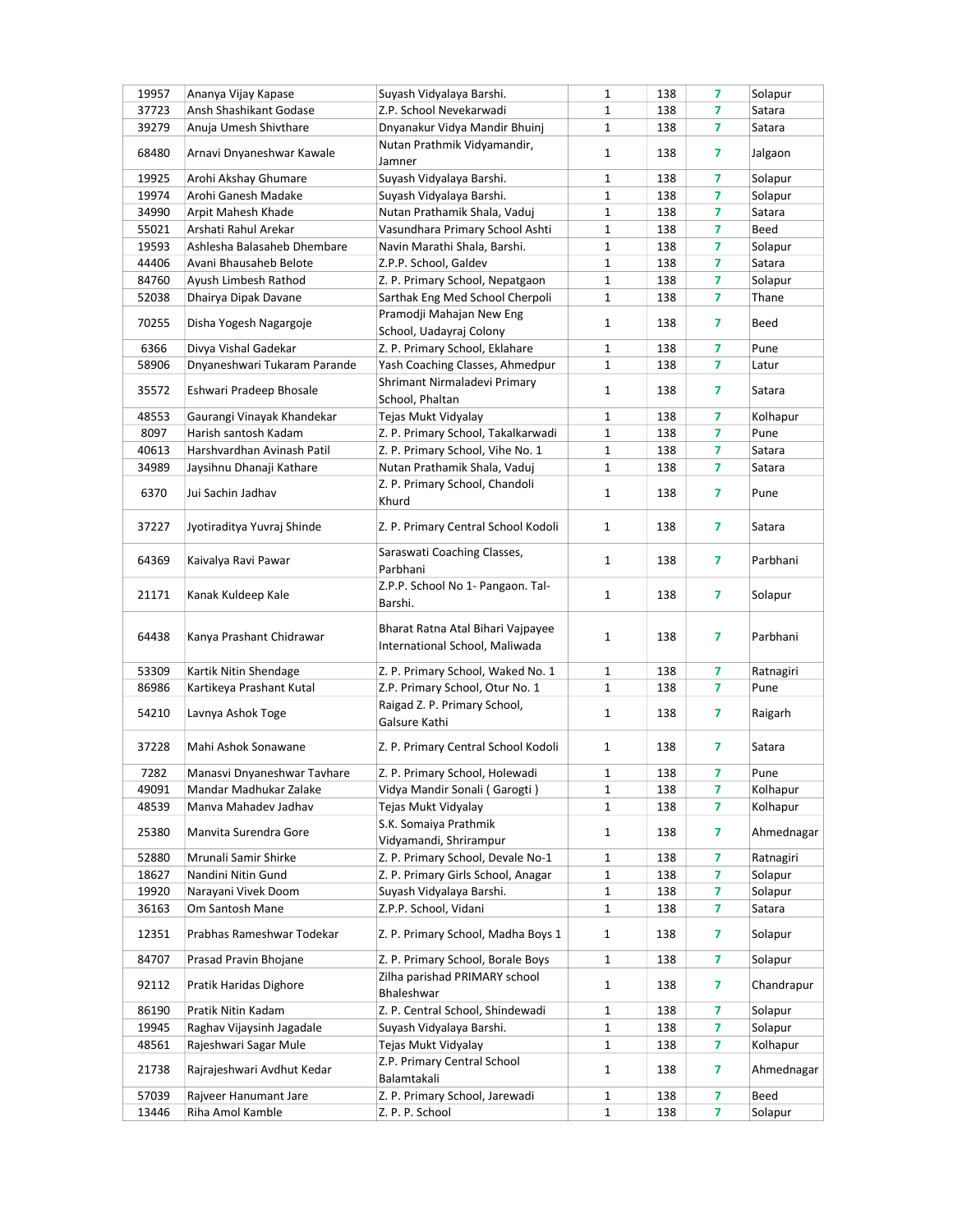| Kumar Vidya Mandir, Male<br>7<br>Kolhapur<br>49404<br>Rudra Shivkumar Sarudkar<br>1<br>138<br>7<br>55134<br>Vasundhara Primary School Ashti<br>$\mathbf{1}$<br>Rudransh Ranjeet Ware<br>138<br>Beed<br>Z.P.P. School No 1- Pangaon. Tal-<br>Sachin Sarthak Pawar<br>21190<br>$\mathbf{1}$<br>138<br>7<br>Solapur<br>Barshi.<br>Z.P. Primary School,<br>Sai Samadhan Gavare<br>$\overline{7}$<br>61952<br>1<br>138<br>Osmanabad<br>Shivshaktinagar Washi Ta. Washi<br>Z. P. Primary School, Koyali<br>72044<br>Sairaj Nilesh Dhamdhere<br>1<br>138<br>7<br>Pune<br>Punarvasan<br>19892<br>Suyash Vidyalaya Barshi.<br>7<br>Sambodhi Nitin Ankushrao<br>1<br>138<br>Solapur<br>42917<br>Sarswati Vidyamandir, Karad<br>7<br>Samyak Sandip Gaikwad<br>1<br>138<br>Satara<br>Z. P. Primary School,<br>7<br>33241<br>Sara Nisar Shaikh<br>$\mathbf{1}$<br>138<br>Ahmednagar<br>Madhewadgaon<br>41488<br>Sarthak Avinash Bhakare<br>Z. P. Primary School, Umbraj (Boys)<br>$\mathbf{1}$<br>7<br>138<br>Satara<br>7<br>12095<br>Sarthak Kisan Gaikwad<br>Adarsh Pub Sch Kurduwadi<br>1<br>138<br>Solapur<br>19931<br>7<br>Sarthak Ram Gude<br>Suyash Vidyalaya Barshi.<br>$\mathbf{1}$<br>138<br>Solapur<br>Z.P. Primary School,<br>24098<br>Sayali Satish Tagad<br>$\mathbf{1}$<br>138<br>7<br>Ahmednagar<br>Pravarasangam,<br>Shivaji Primary School, Vaduj<br>$\mathbf{1}$<br>7<br>34970<br>Sharayu Pandurang Devkar<br>138<br>Satara<br>Z. P. Primary School, Shirapur (So),<br>19348<br>Shaury Atul Aadamane<br>1<br>138<br>7<br>Solapur<br>Mohol<br>Nagar Parishad School No. 03,<br>$\mathbf{1}$<br>138<br>7<br>43652<br>Shaurya Maruti Shinde<br>Satara<br>Karad<br>87119<br>Z. P. Primary School, Shirapur<br>7<br>Shaurya Sandip Zarekar<br>1<br>138<br>Ahmednagar<br>$\mathbf{1}$<br>7<br>17619<br>Shivam Dhanaji Shinde<br>Z. P. Primary School, Bhalawani<br>138<br>Solapur<br>Shri Saraswati Vidyamandir<br>46907<br>Shlok Kiran Mane<br>$\mathbf{1}$<br>7<br>138<br>Sangli<br>Primary School, Shedagewadi<br>Z. P. Primary School, Guravmala<br>83684<br>Shreya Sandip Bhujbal<br>$\mathbf{1}$<br>138<br>7<br>Pune<br>Anandvan Prathamik Vidyalya,<br>7<br>66239<br>Shreyas Chetan Birari<br>1<br>138<br>Dhule<br>Songir<br>DR.S.D.vartak<br>7<br>52691<br>Shrikrushna Ajit Barade<br>$\mathbf{1}$<br>138<br>Thane<br>MahavidyalayBoisar Tal/Dist<br>Palghar 401501<br>Pramodji Mahajan New Eng<br>58150<br>Shruti Umesh Irlapalle<br>1<br>138<br>7<br>Beed<br>School, Uadayraj Colony<br>21713<br>Siddharth Pravin Andhare<br>Z. P. Primary School Bodhegaon<br>1<br>138<br>7<br>Ahmednagar<br>Z. P. Primary School, Koyali<br>73071<br>Siddhi Bajirao Paul<br>1<br>138<br>7<br>Pune<br>Punarvasan<br>Z. P. Primary School, Koyali<br>73086<br>138<br>Siddhi Ganesh Sabale<br>1<br>Pune<br>7<br>Punarvasan<br>Suyash Vidyalaya Tandulwadi.<br>20733<br>Siddhi Vikas Mangade<br>7<br>1<br>138<br>Solapur<br>39263<br>Snevardhini Ranjit Bhosale<br>Dnyanakur Vidya Mandir Bhuinj<br>1<br>138<br>7<br>Satara<br>Soham Kiran Govekar<br>Z.P.School, Lonand (Girls)<br>34733<br>138<br>7<br>Satara<br>1<br>38425<br>Soham Nanasaheb Ghadage<br>Z.P. Primary School, Sathewadi<br>1<br>138<br>7<br>Satara<br>7<br>35647<br>Sudarshan Shridhar Shedage<br>Z. P. Primary School, Rajale<br>$\mathbf{1}$<br>138<br>Satara<br>Shri Warana Vidyamandir,<br>49408<br>Svara Vaibhav Thakar<br>$\mathbf{1}$<br>7<br>Kolhapur<br>138<br>Warananagar<br>Z.P. Primary Central School<br>21718<br><b>Swanand Arun Bhise</b><br>1<br>7<br>Ahmednagar<br>138<br>Balamtakali<br>7<br>33118<br>Swanandi Arun Shinde<br>Z. P. Primary School, Chimbala<br>1<br>138<br>Ahmednagar<br>7<br>Adarsh Pub Sch Kurduwadi<br>1<br>12128<br>Swara Anand Shinde<br>138<br>Solapur<br>86583<br>Swara Sandip Deshmukh<br>Z. P. Primary School, Antarwali<br>$\mathbf{1}$<br>7<br>Ahmednagar<br>138<br>65249<br>Swarali Samadhan Shinde<br>Z. P. Primary School, Bhavani Tekdi<br>7<br>Nashik<br>1<br>138<br>Rayat English Medium School,<br>41572<br>Tanmay Himmat Nikam<br>$\mathbf{1}$<br>138<br>7<br>Satara<br>Umbraj<br>Kai Narayan Mhasu Hake Primary<br>13451<br>Tanmay Sitaram Shambade<br>1<br>138<br>7<br>Solapur<br>School<br>Z.P. H.S. Khokarmoha<br>7<br>55990<br>$\mathbf{1}$<br>138<br>Beed | 86507 | Rudan Ashok Gavali   | Dr. (Mrs.) Erin N. Nagarvala Day<br>School | $\mathbf{1}$ | 138 | 7 | Ahmednagar |
|----------------------------------------------------------------------------------------------------------------------------------------------------------------------------------------------------------------------------------------------------------------------------------------------------------------------------------------------------------------------------------------------------------------------------------------------------------------------------------------------------------------------------------------------------------------------------------------------------------------------------------------------------------------------------------------------------------------------------------------------------------------------------------------------------------------------------------------------------------------------------------------------------------------------------------------------------------------------------------------------------------------------------------------------------------------------------------------------------------------------------------------------------------------------------------------------------------------------------------------------------------------------------------------------------------------------------------------------------------------------------------------------------------------------------------------------------------------------------------------------------------------------------------------------------------------------------------------------------------------------------------------------------------------------------------------------------------------------------------------------------------------------------------------------------------------------------------------------------------------------------------------------------------------------------------------------------------------------------------------------------------------------------------------------------------------------------------------------------------------------------------------------------------------------------------------------------------------------------------------------------------------------------------------------------------------------------------------------------------------------------------------------------------------------------------------------------------------------------------------------------------------------------------------------------------------------------------------------------------------------------------------------------------------------------------------------------------------------------------------------------------------------------------------------------------------------------------------------------------------------------------------------------------------------------------------------------------------------------------------------------------------------------------------------------------------------------------------------------------------------------------------------------------------------------------------------------------------------------------------------------------------------------------------------------------------------------------------------------------------------------------------------------------------------------------------------------------------------------------------------------------------------------------------------------------------------------------------------------------------------------------------------------------------------------------------------------------------------------------------------------------------------------------------------------------------------------------------------------------------------------------------------------------------------------------------------------------------------------------------------------------------------------------------------------------------------------------------------------------------------------------------------------------------------------------------------------------------------------------------------------------------------------------|-------|----------------------|--------------------------------------------|--------------|-----|---|------------|
|                                                                                                                                                                                                                                                                                                                                                                                                                                                                                                                                                                                                                                                                                                                                                                                                                                                                                                                                                                                                                                                                                                                                                                                                                                                                                                                                                                                                                                                                                                                                                                                                                                                                                                                                                                                                                                                                                                                                                                                                                                                                                                                                                                                                                                                                                                                                                                                                                                                                                                                                                                                                                                                                                                                                                                                                                                                                                                                                                                                                                                                                                                                                                                                                                                                                                                                                                                                                                                                                                                                                                                                                                                                                                                                                                                                                                                                                                                                                                                                                                                                                                                                                                                                                                                                                                  |       |                      |                                            |              |     |   |            |
|                                                                                                                                                                                                                                                                                                                                                                                                                                                                                                                                                                                                                                                                                                                                                                                                                                                                                                                                                                                                                                                                                                                                                                                                                                                                                                                                                                                                                                                                                                                                                                                                                                                                                                                                                                                                                                                                                                                                                                                                                                                                                                                                                                                                                                                                                                                                                                                                                                                                                                                                                                                                                                                                                                                                                                                                                                                                                                                                                                                                                                                                                                                                                                                                                                                                                                                                                                                                                                                                                                                                                                                                                                                                                                                                                                                                                                                                                                                                                                                                                                                                                                                                                                                                                                                                                  |       |                      |                                            |              |     |   |            |
|                                                                                                                                                                                                                                                                                                                                                                                                                                                                                                                                                                                                                                                                                                                                                                                                                                                                                                                                                                                                                                                                                                                                                                                                                                                                                                                                                                                                                                                                                                                                                                                                                                                                                                                                                                                                                                                                                                                                                                                                                                                                                                                                                                                                                                                                                                                                                                                                                                                                                                                                                                                                                                                                                                                                                                                                                                                                                                                                                                                                                                                                                                                                                                                                                                                                                                                                                                                                                                                                                                                                                                                                                                                                                                                                                                                                                                                                                                                                                                                                                                                                                                                                                                                                                                                                                  |       |                      |                                            |              |     |   |            |
|                                                                                                                                                                                                                                                                                                                                                                                                                                                                                                                                                                                                                                                                                                                                                                                                                                                                                                                                                                                                                                                                                                                                                                                                                                                                                                                                                                                                                                                                                                                                                                                                                                                                                                                                                                                                                                                                                                                                                                                                                                                                                                                                                                                                                                                                                                                                                                                                                                                                                                                                                                                                                                                                                                                                                                                                                                                                                                                                                                                                                                                                                                                                                                                                                                                                                                                                                                                                                                                                                                                                                                                                                                                                                                                                                                                                                                                                                                                                                                                                                                                                                                                                                                                                                                                                                  |       |                      |                                            |              |     |   |            |
|                                                                                                                                                                                                                                                                                                                                                                                                                                                                                                                                                                                                                                                                                                                                                                                                                                                                                                                                                                                                                                                                                                                                                                                                                                                                                                                                                                                                                                                                                                                                                                                                                                                                                                                                                                                                                                                                                                                                                                                                                                                                                                                                                                                                                                                                                                                                                                                                                                                                                                                                                                                                                                                                                                                                                                                                                                                                                                                                                                                                                                                                                                                                                                                                                                                                                                                                                                                                                                                                                                                                                                                                                                                                                                                                                                                                                                                                                                                                                                                                                                                                                                                                                                                                                                                                                  |       |                      |                                            |              |     |   |            |
|                                                                                                                                                                                                                                                                                                                                                                                                                                                                                                                                                                                                                                                                                                                                                                                                                                                                                                                                                                                                                                                                                                                                                                                                                                                                                                                                                                                                                                                                                                                                                                                                                                                                                                                                                                                                                                                                                                                                                                                                                                                                                                                                                                                                                                                                                                                                                                                                                                                                                                                                                                                                                                                                                                                                                                                                                                                                                                                                                                                                                                                                                                                                                                                                                                                                                                                                                                                                                                                                                                                                                                                                                                                                                                                                                                                                                                                                                                                                                                                                                                                                                                                                                                                                                                                                                  |       |                      |                                            |              |     |   |            |
|                                                                                                                                                                                                                                                                                                                                                                                                                                                                                                                                                                                                                                                                                                                                                                                                                                                                                                                                                                                                                                                                                                                                                                                                                                                                                                                                                                                                                                                                                                                                                                                                                                                                                                                                                                                                                                                                                                                                                                                                                                                                                                                                                                                                                                                                                                                                                                                                                                                                                                                                                                                                                                                                                                                                                                                                                                                                                                                                                                                                                                                                                                                                                                                                                                                                                                                                                                                                                                                                                                                                                                                                                                                                                                                                                                                                                                                                                                                                                                                                                                                                                                                                                                                                                                                                                  |       |                      |                                            |              |     |   |            |
|                                                                                                                                                                                                                                                                                                                                                                                                                                                                                                                                                                                                                                                                                                                                                                                                                                                                                                                                                                                                                                                                                                                                                                                                                                                                                                                                                                                                                                                                                                                                                                                                                                                                                                                                                                                                                                                                                                                                                                                                                                                                                                                                                                                                                                                                                                                                                                                                                                                                                                                                                                                                                                                                                                                                                                                                                                                                                                                                                                                                                                                                                                                                                                                                                                                                                                                                                                                                                                                                                                                                                                                                                                                                                                                                                                                                                                                                                                                                                                                                                                                                                                                                                                                                                                                                                  |       |                      |                                            |              |     |   |            |
|                                                                                                                                                                                                                                                                                                                                                                                                                                                                                                                                                                                                                                                                                                                                                                                                                                                                                                                                                                                                                                                                                                                                                                                                                                                                                                                                                                                                                                                                                                                                                                                                                                                                                                                                                                                                                                                                                                                                                                                                                                                                                                                                                                                                                                                                                                                                                                                                                                                                                                                                                                                                                                                                                                                                                                                                                                                                                                                                                                                                                                                                                                                                                                                                                                                                                                                                                                                                                                                                                                                                                                                                                                                                                                                                                                                                                                                                                                                                                                                                                                                                                                                                                                                                                                                                                  |       |                      |                                            |              |     |   |            |
|                                                                                                                                                                                                                                                                                                                                                                                                                                                                                                                                                                                                                                                                                                                                                                                                                                                                                                                                                                                                                                                                                                                                                                                                                                                                                                                                                                                                                                                                                                                                                                                                                                                                                                                                                                                                                                                                                                                                                                                                                                                                                                                                                                                                                                                                                                                                                                                                                                                                                                                                                                                                                                                                                                                                                                                                                                                                                                                                                                                                                                                                                                                                                                                                                                                                                                                                                                                                                                                                                                                                                                                                                                                                                                                                                                                                                                                                                                                                                                                                                                                                                                                                                                                                                                                                                  |       |                      |                                            |              |     |   |            |
|                                                                                                                                                                                                                                                                                                                                                                                                                                                                                                                                                                                                                                                                                                                                                                                                                                                                                                                                                                                                                                                                                                                                                                                                                                                                                                                                                                                                                                                                                                                                                                                                                                                                                                                                                                                                                                                                                                                                                                                                                                                                                                                                                                                                                                                                                                                                                                                                                                                                                                                                                                                                                                                                                                                                                                                                                                                                                                                                                                                                                                                                                                                                                                                                                                                                                                                                                                                                                                                                                                                                                                                                                                                                                                                                                                                                                                                                                                                                                                                                                                                                                                                                                                                                                                                                                  |       |                      |                                            |              |     |   |            |
|                                                                                                                                                                                                                                                                                                                                                                                                                                                                                                                                                                                                                                                                                                                                                                                                                                                                                                                                                                                                                                                                                                                                                                                                                                                                                                                                                                                                                                                                                                                                                                                                                                                                                                                                                                                                                                                                                                                                                                                                                                                                                                                                                                                                                                                                                                                                                                                                                                                                                                                                                                                                                                                                                                                                                                                                                                                                                                                                                                                                                                                                                                                                                                                                                                                                                                                                                                                                                                                                                                                                                                                                                                                                                                                                                                                                                                                                                                                                                                                                                                                                                                                                                                                                                                                                                  |       |                      |                                            |              |     |   |            |
|                                                                                                                                                                                                                                                                                                                                                                                                                                                                                                                                                                                                                                                                                                                                                                                                                                                                                                                                                                                                                                                                                                                                                                                                                                                                                                                                                                                                                                                                                                                                                                                                                                                                                                                                                                                                                                                                                                                                                                                                                                                                                                                                                                                                                                                                                                                                                                                                                                                                                                                                                                                                                                                                                                                                                                                                                                                                                                                                                                                                                                                                                                                                                                                                                                                                                                                                                                                                                                                                                                                                                                                                                                                                                                                                                                                                                                                                                                                                                                                                                                                                                                                                                                                                                                                                                  |       |                      |                                            |              |     |   |            |
|                                                                                                                                                                                                                                                                                                                                                                                                                                                                                                                                                                                                                                                                                                                                                                                                                                                                                                                                                                                                                                                                                                                                                                                                                                                                                                                                                                                                                                                                                                                                                                                                                                                                                                                                                                                                                                                                                                                                                                                                                                                                                                                                                                                                                                                                                                                                                                                                                                                                                                                                                                                                                                                                                                                                                                                                                                                                                                                                                                                                                                                                                                                                                                                                                                                                                                                                                                                                                                                                                                                                                                                                                                                                                                                                                                                                                                                                                                                                                                                                                                                                                                                                                                                                                                                                                  |       |                      |                                            |              |     |   |            |
|                                                                                                                                                                                                                                                                                                                                                                                                                                                                                                                                                                                                                                                                                                                                                                                                                                                                                                                                                                                                                                                                                                                                                                                                                                                                                                                                                                                                                                                                                                                                                                                                                                                                                                                                                                                                                                                                                                                                                                                                                                                                                                                                                                                                                                                                                                                                                                                                                                                                                                                                                                                                                                                                                                                                                                                                                                                                                                                                                                                                                                                                                                                                                                                                                                                                                                                                                                                                                                                                                                                                                                                                                                                                                                                                                                                                                                                                                                                                                                                                                                                                                                                                                                                                                                                                                  |       |                      |                                            |              |     |   |            |
|                                                                                                                                                                                                                                                                                                                                                                                                                                                                                                                                                                                                                                                                                                                                                                                                                                                                                                                                                                                                                                                                                                                                                                                                                                                                                                                                                                                                                                                                                                                                                                                                                                                                                                                                                                                                                                                                                                                                                                                                                                                                                                                                                                                                                                                                                                                                                                                                                                                                                                                                                                                                                                                                                                                                                                                                                                                                                                                                                                                                                                                                                                                                                                                                                                                                                                                                                                                                                                                                                                                                                                                                                                                                                                                                                                                                                                                                                                                                                                                                                                                                                                                                                                                                                                                                                  |       |                      |                                            |              |     |   |            |
|                                                                                                                                                                                                                                                                                                                                                                                                                                                                                                                                                                                                                                                                                                                                                                                                                                                                                                                                                                                                                                                                                                                                                                                                                                                                                                                                                                                                                                                                                                                                                                                                                                                                                                                                                                                                                                                                                                                                                                                                                                                                                                                                                                                                                                                                                                                                                                                                                                                                                                                                                                                                                                                                                                                                                                                                                                                                                                                                                                                                                                                                                                                                                                                                                                                                                                                                                                                                                                                                                                                                                                                                                                                                                                                                                                                                                                                                                                                                                                                                                                                                                                                                                                                                                                                                                  |       |                      |                                            |              |     |   |            |
|                                                                                                                                                                                                                                                                                                                                                                                                                                                                                                                                                                                                                                                                                                                                                                                                                                                                                                                                                                                                                                                                                                                                                                                                                                                                                                                                                                                                                                                                                                                                                                                                                                                                                                                                                                                                                                                                                                                                                                                                                                                                                                                                                                                                                                                                                                                                                                                                                                                                                                                                                                                                                                                                                                                                                                                                                                                                                                                                                                                                                                                                                                                                                                                                                                                                                                                                                                                                                                                                                                                                                                                                                                                                                                                                                                                                                                                                                                                                                                                                                                                                                                                                                                                                                                                                                  |       |                      |                                            |              |     |   |            |
|                                                                                                                                                                                                                                                                                                                                                                                                                                                                                                                                                                                                                                                                                                                                                                                                                                                                                                                                                                                                                                                                                                                                                                                                                                                                                                                                                                                                                                                                                                                                                                                                                                                                                                                                                                                                                                                                                                                                                                                                                                                                                                                                                                                                                                                                                                                                                                                                                                                                                                                                                                                                                                                                                                                                                                                                                                                                                                                                                                                                                                                                                                                                                                                                                                                                                                                                                                                                                                                                                                                                                                                                                                                                                                                                                                                                                                                                                                                                                                                                                                                                                                                                                                                                                                                                                  |       |                      |                                            |              |     |   |            |
|                                                                                                                                                                                                                                                                                                                                                                                                                                                                                                                                                                                                                                                                                                                                                                                                                                                                                                                                                                                                                                                                                                                                                                                                                                                                                                                                                                                                                                                                                                                                                                                                                                                                                                                                                                                                                                                                                                                                                                                                                                                                                                                                                                                                                                                                                                                                                                                                                                                                                                                                                                                                                                                                                                                                                                                                                                                                                                                                                                                                                                                                                                                                                                                                                                                                                                                                                                                                                                                                                                                                                                                                                                                                                                                                                                                                                                                                                                                                                                                                                                                                                                                                                                                                                                                                                  |       |                      |                                            |              |     |   |            |
|                                                                                                                                                                                                                                                                                                                                                                                                                                                                                                                                                                                                                                                                                                                                                                                                                                                                                                                                                                                                                                                                                                                                                                                                                                                                                                                                                                                                                                                                                                                                                                                                                                                                                                                                                                                                                                                                                                                                                                                                                                                                                                                                                                                                                                                                                                                                                                                                                                                                                                                                                                                                                                                                                                                                                                                                                                                                                                                                                                                                                                                                                                                                                                                                                                                                                                                                                                                                                                                                                                                                                                                                                                                                                                                                                                                                                                                                                                                                                                                                                                                                                                                                                                                                                                                                                  |       |                      |                                            |              |     |   |            |
|                                                                                                                                                                                                                                                                                                                                                                                                                                                                                                                                                                                                                                                                                                                                                                                                                                                                                                                                                                                                                                                                                                                                                                                                                                                                                                                                                                                                                                                                                                                                                                                                                                                                                                                                                                                                                                                                                                                                                                                                                                                                                                                                                                                                                                                                                                                                                                                                                                                                                                                                                                                                                                                                                                                                                                                                                                                                                                                                                                                                                                                                                                                                                                                                                                                                                                                                                                                                                                                                                                                                                                                                                                                                                                                                                                                                                                                                                                                                                                                                                                                                                                                                                                                                                                                                                  |       |                      |                                            |              |     |   |            |
|                                                                                                                                                                                                                                                                                                                                                                                                                                                                                                                                                                                                                                                                                                                                                                                                                                                                                                                                                                                                                                                                                                                                                                                                                                                                                                                                                                                                                                                                                                                                                                                                                                                                                                                                                                                                                                                                                                                                                                                                                                                                                                                                                                                                                                                                                                                                                                                                                                                                                                                                                                                                                                                                                                                                                                                                                                                                                                                                                                                                                                                                                                                                                                                                                                                                                                                                                                                                                                                                                                                                                                                                                                                                                                                                                                                                                                                                                                                                                                                                                                                                                                                                                                                                                                                                                  |       |                      |                                            |              |     |   |            |
|                                                                                                                                                                                                                                                                                                                                                                                                                                                                                                                                                                                                                                                                                                                                                                                                                                                                                                                                                                                                                                                                                                                                                                                                                                                                                                                                                                                                                                                                                                                                                                                                                                                                                                                                                                                                                                                                                                                                                                                                                                                                                                                                                                                                                                                                                                                                                                                                                                                                                                                                                                                                                                                                                                                                                                                                                                                                                                                                                                                                                                                                                                                                                                                                                                                                                                                                                                                                                                                                                                                                                                                                                                                                                                                                                                                                                                                                                                                                                                                                                                                                                                                                                                                                                                                                                  |       |                      |                                            |              |     |   |            |
|                                                                                                                                                                                                                                                                                                                                                                                                                                                                                                                                                                                                                                                                                                                                                                                                                                                                                                                                                                                                                                                                                                                                                                                                                                                                                                                                                                                                                                                                                                                                                                                                                                                                                                                                                                                                                                                                                                                                                                                                                                                                                                                                                                                                                                                                                                                                                                                                                                                                                                                                                                                                                                                                                                                                                                                                                                                                                                                                                                                                                                                                                                                                                                                                                                                                                                                                                                                                                                                                                                                                                                                                                                                                                                                                                                                                                                                                                                                                                                                                                                                                                                                                                                                                                                                                                  |       |                      |                                            |              |     |   |            |
|                                                                                                                                                                                                                                                                                                                                                                                                                                                                                                                                                                                                                                                                                                                                                                                                                                                                                                                                                                                                                                                                                                                                                                                                                                                                                                                                                                                                                                                                                                                                                                                                                                                                                                                                                                                                                                                                                                                                                                                                                                                                                                                                                                                                                                                                                                                                                                                                                                                                                                                                                                                                                                                                                                                                                                                                                                                                                                                                                                                                                                                                                                                                                                                                                                                                                                                                                                                                                                                                                                                                                                                                                                                                                                                                                                                                                                                                                                                                                                                                                                                                                                                                                                                                                                                                                  |       |                      |                                            |              |     |   |            |
|                                                                                                                                                                                                                                                                                                                                                                                                                                                                                                                                                                                                                                                                                                                                                                                                                                                                                                                                                                                                                                                                                                                                                                                                                                                                                                                                                                                                                                                                                                                                                                                                                                                                                                                                                                                                                                                                                                                                                                                                                                                                                                                                                                                                                                                                                                                                                                                                                                                                                                                                                                                                                                                                                                                                                                                                                                                                                                                                                                                                                                                                                                                                                                                                                                                                                                                                                                                                                                                                                                                                                                                                                                                                                                                                                                                                                                                                                                                                                                                                                                                                                                                                                                                                                                                                                  |       |                      |                                            |              |     |   |            |
|                                                                                                                                                                                                                                                                                                                                                                                                                                                                                                                                                                                                                                                                                                                                                                                                                                                                                                                                                                                                                                                                                                                                                                                                                                                                                                                                                                                                                                                                                                                                                                                                                                                                                                                                                                                                                                                                                                                                                                                                                                                                                                                                                                                                                                                                                                                                                                                                                                                                                                                                                                                                                                                                                                                                                                                                                                                                                                                                                                                                                                                                                                                                                                                                                                                                                                                                                                                                                                                                                                                                                                                                                                                                                                                                                                                                                                                                                                                                                                                                                                                                                                                                                                                                                                                                                  |       |                      |                                            |              |     |   |            |
|                                                                                                                                                                                                                                                                                                                                                                                                                                                                                                                                                                                                                                                                                                                                                                                                                                                                                                                                                                                                                                                                                                                                                                                                                                                                                                                                                                                                                                                                                                                                                                                                                                                                                                                                                                                                                                                                                                                                                                                                                                                                                                                                                                                                                                                                                                                                                                                                                                                                                                                                                                                                                                                                                                                                                                                                                                                                                                                                                                                                                                                                                                                                                                                                                                                                                                                                                                                                                                                                                                                                                                                                                                                                                                                                                                                                                                                                                                                                                                                                                                                                                                                                                                                                                                                                                  |       |                      |                                            |              |     |   |            |
|                                                                                                                                                                                                                                                                                                                                                                                                                                                                                                                                                                                                                                                                                                                                                                                                                                                                                                                                                                                                                                                                                                                                                                                                                                                                                                                                                                                                                                                                                                                                                                                                                                                                                                                                                                                                                                                                                                                                                                                                                                                                                                                                                                                                                                                                                                                                                                                                                                                                                                                                                                                                                                                                                                                                                                                                                                                                                                                                                                                                                                                                                                                                                                                                                                                                                                                                                                                                                                                                                                                                                                                                                                                                                                                                                                                                                                                                                                                                                                                                                                                                                                                                                                                                                                                                                  |       |                      |                                            |              |     |   |            |
|                                                                                                                                                                                                                                                                                                                                                                                                                                                                                                                                                                                                                                                                                                                                                                                                                                                                                                                                                                                                                                                                                                                                                                                                                                                                                                                                                                                                                                                                                                                                                                                                                                                                                                                                                                                                                                                                                                                                                                                                                                                                                                                                                                                                                                                                                                                                                                                                                                                                                                                                                                                                                                                                                                                                                                                                                                                                                                                                                                                                                                                                                                                                                                                                                                                                                                                                                                                                                                                                                                                                                                                                                                                                                                                                                                                                                                                                                                                                                                                                                                                                                                                                                                                                                                                                                  |       |                      |                                            |              |     |   |            |
|                                                                                                                                                                                                                                                                                                                                                                                                                                                                                                                                                                                                                                                                                                                                                                                                                                                                                                                                                                                                                                                                                                                                                                                                                                                                                                                                                                                                                                                                                                                                                                                                                                                                                                                                                                                                                                                                                                                                                                                                                                                                                                                                                                                                                                                                                                                                                                                                                                                                                                                                                                                                                                                                                                                                                                                                                                                                                                                                                                                                                                                                                                                                                                                                                                                                                                                                                                                                                                                                                                                                                                                                                                                                                                                                                                                                                                                                                                                                                                                                                                                                                                                                                                                                                                                                                  |       |                      |                                            |              |     |   |            |
|                                                                                                                                                                                                                                                                                                                                                                                                                                                                                                                                                                                                                                                                                                                                                                                                                                                                                                                                                                                                                                                                                                                                                                                                                                                                                                                                                                                                                                                                                                                                                                                                                                                                                                                                                                                                                                                                                                                                                                                                                                                                                                                                                                                                                                                                                                                                                                                                                                                                                                                                                                                                                                                                                                                                                                                                                                                                                                                                                                                                                                                                                                                                                                                                                                                                                                                                                                                                                                                                                                                                                                                                                                                                                                                                                                                                                                                                                                                                                                                                                                                                                                                                                                                                                                                                                  |       |                      |                                            |              |     |   |            |
|                                                                                                                                                                                                                                                                                                                                                                                                                                                                                                                                                                                                                                                                                                                                                                                                                                                                                                                                                                                                                                                                                                                                                                                                                                                                                                                                                                                                                                                                                                                                                                                                                                                                                                                                                                                                                                                                                                                                                                                                                                                                                                                                                                                                                                                                                                                                                                                                                                                                                                                                                                                                                                                                                                                                                                                                                                                                                                                                                                                                                                                                                                                                                                                                                                                                                                                                                                                                                                                                                                                                                                                                                                                                                                                                                                                                                                                                                                                                                                                                                                                                                                                                                                                                                                                                                  |       |                      |                                            |              |     |   |            |
|                                                                                                                                                                                                                                                                                                                                                                                                                                                                                                                                                                                                                                                                                                                                                                                                                                                                                                                                                                                                                                                                                                                                                                                                                                                                                                                                                                                                                                                                                                                                                                                                                                                                                                                                                                                                                                                                                                                                                                                                                                                                                                                                                                                                                                                                                                                                                                                                                                                                                                                                                                                                                                                                                                                                                                                                                                                                                                                                                                                                                                                                                                                                                                                                                                                                                                                                                                                                                                                                                                                                                                                                                                                                                                                                                                                                                                                                                                                                                                                                                                                                                                                                                                                                                                                                                  |       |                      |                                            |              |     |   |            |
|                                                                                                                                                                                                                                                                                                                                                                                                                                                                                                                                                                                                                                                                                                                                                                                                                                                                                                                                                                                                                                                                                                                                                                                                                                                                                                                                                                                                                                                                                                                                                                                                                                                                                                                                                                                                                                                                                                                                                                                                                                                                                                                                                                                                                                                                                                                                                                                                                                                                                                                                                                                                                                                                                                                                                                                                                                                                                                                                                                                                                                                                                                                                                                                                                                                                                                                                                                                                                                                                                                                                                                                                                                                                                                                                                                                                                                                                                                                                                                                                                                                                                                                                                                                                                                                                                  |       |                      |                                            |              |     |   |            |
|                                                                                                                                                                                                                                                                                                                                                                                                                                                                                                                                                                                                                                                                                                                                                                                                                                                                                                                                                                                                                                                                                                                                                                                                                                                                                                                                                                                                                                                                                                                                                                                                                                                                                                                                                                                                                                                                                                                                                                                                                                                                                                                                                                                                                                                                                                                                                                                                                                                                                                                                                                                                                                                                                                                                                                                                                                                                                                                                                                                                                                                                                                                                                                                                                                                                                                                                                                                                                                                                                                                                                                                                                                                                                                                                                                                                                                                                                                                                                                                                                                                                                                                                                                                                                                                                                  |       |                      |                                            |              |     |   |            |
|                                                                                                                                                                                                                                                                                                                                                                                                                                                                                                                                                                                                                                                                                                                                                                                                                                                                                                                                                                                                                                                                                                                                                                                                                                                                                                                                                                                                                                                                                                                                                                                                                                                                                                                                                                                                                                                                                                                                                                                                                                                                                                                                                                                                                                                                                                                                                                                                                                                                                                                                                                                                                                                                                                                                                                                                                                                                                                                                                                                                                                                                                                                                                                                                                                                                                                                                                                                                                                                                                                                                                                                                                                                                                                                                                                                                                                                                                                                                                                                                                                                                                                                                                                                                                                                                                  |       |                      |                                            |              |     |   |            |
|                                                                                                                                                                                                                                                                                                                                                                                                                                                                                                                                                                                                                                                                                                                                                                                                                                                                                                                                                                                                                                                                                                                                                                                                                                                                                                                                                                                                                                                                                                                                                                                                                                                                                                                                                                                                                                                                                                                                                                                                                                                                                                                                                                                                                                                                                                                                                                                                                                                                                                                                                                                                                                                                                                                                                                                                                                                                                                                                                                                                                                                                                                                                                                                                                                                                                                                                                                                                                                                                                                                                                                                                                                                                                                                                                                                                                                                                                                                                                                                                                                                                                                                                                                                                                                                                                  |       |                      |                                            |              |     |   |            |
|                                                                                                                                                                                                                                                                                                                                                                                                                                                                                                                                                                                                                                                                                                                                                                                                                                                                                                                                                                                                                                                                                                                                                                                                                                                                                                                                                                                                                                                                                                                                                                                                                                                                                                                                                                                                                                                                                                                                                                                                                                                                                                                                                                                                                                                                                                                                                                                                                                                                                                                                                                                                                                                                                                                                                                                                                                                                                                                                                                                                                                                                                                                                                                                                                                                                                                                                                                                                                                                                                                                                                                                                                                                                                                                                                                                                                                                                                                                                                                                                                                                                                                                                                                                                                                                                                  |       |                      |                                            |              |     |   |            |
|                                                                                                                                                                                                                                                                                                                                                                                                                                                                                                                                                                                                                                                                                                                                                                                                                                                                                                                                                                                                                                                                                                                                                                                                                                                                                                                                                                                                                                                                                                                                                                                                                                                                                                                                                                                                                                                                                                                                                                                                                                                                                                                                                                                                                                                                                                                                                                                                                                                                                                                                                                                                                                                                                                                                                                                                                                                                                                                                                                                                                                                                                                                                                                                                                                                                                                                                                                                                                                                                                                                                                                                                                                                                                                                                                                                                                                                                                                                                                                                                                                                                                                                                                                                                                                                                                  |       |                      |                                            |              |     |   |            |
|                                                                                                                                                                                                                                                                                                                                                                                                                                                                                                                                                                                                                                                                                                                                                                                                                                                                                                                                                                                                                                                                                                                                                                                                                                                                                                                                                                                                                                                                                                                                                                                                                                                                                                                                                                                                                                                                                                                                                                                                                                                                                                                                                                                                                                                                                                                                                                                                                                                                                                                                                                                                                                                                                                                                                                                                                                                                                                                                                                                                                                                                                                                                                                                                                                                                                                                                                                                                                                                                                                                                                                                                                                                                                                                                                                                                                                                                                                                                                                                                                                                                                                                                                                                                                                                                                  |       |                      |                                            |              |     |   |            |
|                                                                                                                                                                                                                                                                                                                                                                                                                                                                                                                                                                                                                                                                                                                                                                                                                                                                                                                                                                                                                                                                                                                                                                                                                                                                                                                                                                                                                                                                                                                                                                                                                                                                                                                                                                                                                                                                                                                                                                                                                                                                                                                                                                                                                                                                                                                                                                                                                                                                                                                                                                                                                                                                                                                                                                                                                                                                                                                                                                                                                                                                                                                                                                                                                                                                                                                                                                                                                                                                                                                                                                                                                                                                                                                                                                                                                                                                                                                                                                                                                                                                                                                                                                                                                                                                                  |       |                      |                                            |              |     |   |            |
|                                                                                                                                                                                                                                                                                                                                                                                                                                                                                                                                                                                                                                                                                                                                                                                                                                                                                                                                                                                                                                                                                                                                                                                                                                                                                                                                                                                                                                                                                                                                                                                                                                                                                                                                                                                                                                                                                                                                                                                                                                                                                                                                                                                                                                                                                                                                                                                                                                                                                                                                                                                                                                                                                                                                                                                                                                                                                                                                                                                                                                                                                                                                                                                                                                                                                                                                                                                                                                                                                                                                                                                                                                                                                                                                                                                                                                                                                                                                                                                                                                                                                                                                                                                                                                                                                  |       |                      |                                            |              |     |   |            |
|                                                                                                                                                                                                                                                                                                                                                                                                                                                                                                                                                                                                                                                                                                                                                                                                                                                                                                                                                                                                                                                                                                                                                                                                                                                                                                                                                                                                                                                                                                                                                                                                                                                                                                                                                                                                                                                                                                                                                                                                                                                                                                                                                                                                                                                                                                                                                                                                                                                                                                                                                                                                                                                                                                                                                                                                                                                                                                                                                                                                                                                                                                                                                                                                                                                                                                                                                                                                                                                                                                                                                                                                                                                                                                                                                                                                                                                                                                                                                                                                                                                                                                                                                                                                                                                                                  |       |                      |                                            |              |     |   |            |
|                                                                                                                                                                                                                                                                                                                                                                                                                                                                                                                                                                                                                                                                                                                                                                                                                                                                                                                                                                                                                                                                                                                                                                                                                                                                                                                                                                                                                                                                                                                                                                                                                                                                                                                                                                                                                                                                                                                                                                                                                                                                                                                                                                                                                                                                                                                                                                                                                                                                                                                                                                                                                                                                                                                                                                                                                                                                                                                                                                                                                                                                                                                                                                                                                                                                                                                                                                                                                                                                                                                                                                                                                                                                                                                                                                                                                                                                                                                                                                                                                                                                                                                                                                                                                                                                                  |       |                      |                                            |              |     |   |            |
|                                                                                                                                                                                                                                                                                                                                                                                                                                                                                                                                                                                                                                                                                                                                                                                                                                                                                                                                                                                                                                                                                                                                                                                                                                                                                                                                                                                                                                                                                                                                                                                                                                                                                                                                                                                                                                                                                                                                                                                                                                                                                                                                                                                                                                                                                                                                                                                                                                                                                                                                                                                                                                                                                                                                                                                                                                                                                                                                                                                                                                                                                                                                                                                                                                                                                                                                                                                                                                                                                                                                                                                                                                                                                                                                                                                                                                                                                                                                                                                                                                                                                                                                                                                                                                                                                  |       |                      |                                            |              |     |   |            |
|                                                                                                                                                                                                                                                                                                                                                                                                                                                                                                                                                                                                                                                                                                                                                                                                                                                                                                                                                                                                                                                                                                                                                                                                                                                                                                                                                                                                                                                                                                                                                                                                                                                                                                                                                                                                                                                                                                                                                                                                                                                                                                                                                                                                                                                                                                                                                                                                                                                                                                                                                                                                                                                                                                                                                                                                                                                                                                                                                                                                                                                                                                                                                                                                                                                                                                                                                                                                                                                                                                                                                                                                                                                                                                                                                                                                                                                                                                                                                                                                                                                                                                                                                                                                                                                                                  |       |                      |                                            |              |     |   |            |
|                                                                                                                                                                                                                                                                                                                                                                                                                                                                                                                                                                                                                                                                                                                                                                                                                                                                                                                                                                                                                                                                                                                                                                                                                                                                                                                                                                                                                                                                                                                                                                                                                                                                                                                                                                                                                                                                                                                                                                                                                                                                                                                                                                                                                                                                                                                                                                                                                                                                                                                                                                                                                                                                                                                                                                                                                                                                                                                                                                                                                                                                                                                                                                                                                                                                                                                                                                                                                                                                                                                                                                                                                                                                                                                                                                                                                                                                                                                                                                                                                                                                                                                                                                                                                                                                                  |       |                      |                                            |              |     |   |            |
|                                                                                                                                                                                                                                                                                                                                                                                                                                                                                                                                                                                                                                                                                                                                                                                                                                                                                                                                                                                                                                                                                                                                                                                                                                                                                                                                                                                                                                                                                                                                                                                                                                                                                                                                                                                                                                                                                                                                                                                                                                                                                                                                                                                                                                                                                                                                                                                                                                                                                                                                                                                                                                                                                                                                                                                                                                                                                                                                                                                                                                                                                                                                                                                                                                                                                                                                                                                                                                                                                                                                                                                                                                                                                                                                                                                                                                                                                                                                                                                                                                                                                                                                                                                                                                                                                  |       |                      |                                            |              |     |   |            |
|                                                                                                                                                                                                                                                                                                                                                                                                                                                                                                                                                                                                                                                                                                                                                                                                                                                                                                                                                                                                                                                                                                                                                                                                                                                                                                                                                                                                                                                                                                                                                                                                                                                                                                                                                                                                                                                                                                                                                                                                                                                                                                                                                                                                                                                                                                                                                                                                                                                                                                                                                                                                                                                                                                                                                                                                                                                                                                                                                                                                                                                                                                                                                                                                                                                                                                                                                                                                                                                                                                                                                                                                                                                                                                                                                                                                                                                                                                                                                                                                                                                                                                                                                                                                                                                                                  |       |                      |                                            |              |     |   |            |
|                                                                                                                                                                                                                                                                                                                                                                                                                                                                                                                                                                                                                                                                                                                                                                                                                                                                                                                                                                                                                                                                                                                                                                                                                                                                                                                                                                                                                                                                                                                                                                                                                                                                                                                                                                                                                                                                                                                                                                                                                                                                                                                                                                                                                                                                                                                                                                                                                                                                                                                                                                                                                                                                                                                                                                                                                                                                                                                                                                                                                                                                                                                                                                                                                                                                                                                                                                                                                                                                                                                                                                                                                                                                                                                                                                                                                                                                                                                                                                                                                                                                                                                                                                                                                                                                                  |       |                      |                                            |              |     |   |            |
|                                                                                                                                                                                                                                                                                                                                                                                                                                                                                                                                                                                                                                                                                                                                                                                                                                                                                                                                                                                                                                                                                                                                                                                                                                                                                                                                                                                                                                                                                                                                                                                                                                                                                                                                                                                                                                                                                                                                                                                                                                                                                                                                                                                                                                                                                                                                                                                                                                                                                                                                                                                                                                                                                                                                                                                                                                                                                                                                                                                                                                                                                                                                                                                                                                                                                                                                                                                                                                                                                                                                                                                                                                                                                                                                                                                                                                                                                                                                                                                                                                                                                                                                                                                                                                                                                  |       |                      |                                            |              |     |   |            |
|                                                                                                                                                                                                                                                                                                                                                                                                                                                                                                                                                                                                                                                                                                                                                                                                                                                                                                                                                                                                                                                                                                                                                                                                                                                                                                                                                                                                                                                                                                                                                                                                                                                                                                                                                                                                                                                                                                                                                                                                                                                                                                                                                                                                                                                                                                                                                                                                                                                                                                                                                                                                                                                                                                                                                                                                                                                                                                                                                                                                                                                                                                                                                                                                                                                                                                                                                                                                                                                                                                                                                                                                                                                                                                                                                                                                                                                                                                                                                                                                                                                                                                                                                                                                                                                                                  |       |                      |                                            |              |     |   |            |
|                                                                                                                                                                                                                                                                                                                                                                                                                                                                                                                                                                                                                                                                                                                                                                                                                                                                                                                                                                                                                                                                                                                                                                                                                                                                                                                                                                                                                                                                                                                                                                                                                                                                                                                                                                                                                                                                                                                                                                                                                                                                                                                                                                                                                                                                                                                                                                                                                                                                                                                                                                                                                                                                                                                                                                                                                                                                                                                                                                                                                                                                                                                                                                                                                                                                                                                                                                                                                                                                                                                                                                                                                                                                                                                                                                                                                                                                                                                                                                                                                                                                                                                                                                                                                                                                                  |       |                      |                                            |              |     |   |            |
|                                                                                                                                                                                                                                                                                                                                                                                                                                                                                                                                                                                                                                                                                                                                                                                                                                                                                                                                                                                                                                                                                                                                                                                                                                                                                                                                                                                                                                                                                                                                                                                                                                                                                                                                                                                                                                                                                                                                                                                                                                                                                                                                                                                                                                                                                                                                                                                                                                                                                                                                                                                                                                                                                                                                                                                                                                                                                                                                                                                                                                                                                                                                                                                                                                                                                                                                                                                                                                                                                                                                                                                                                                                                                                                                                                                                                                                                                                                                                                                                                                                                                                                                                                                                                                                                                  |       |                      |                                            |              |     |   |            |
|                                                                                                                                                                                                                                                                                                                                                                                                                                                                                                                                                                                                                                                                                                                                                                                                                                                                                                                                                                                                                                                                                                                                                                                                                                                                                                                                                                                                                                                                                                                                                                                                                                                                                                                                                                                                                                                                                                                                                                                                                                                                                                                                                                                                                                                                                                                                                                                                                                                                                                                                                                                                                                                                                                                                                                                                                                                                                                                                                                                                                                                                                                                                                                                                                                                                                                                                                                                                                                                                                                                                                                                                                                                                                                                                                                                                                                                                                                                                                                                                                                                                                                                                                                                                                                                                                  |       |                      |                                            |              |     |   |            |
|                                                                                                                                                                                                                                                                                                                                                                                                                                                                                                                                                                                                                                                                                                                                                                                                                                                                                                                                                                                                                                                                                                                                                                                                                                                                                                                                                                                                                                                                                                                                                                                                                                                                                                                                                                                                                                                                                                                                                                                                                                                                                                                                                                                                                                                                                                                                                                                                                                                                                                                                                                                                                                                                                                                                                                                                                                                                                                                                                                                                                                                                                                                                                                                                                                                                                                                                                                                                                                                                                                                                                                                                                                                                                                                                                                                                                                                                                                                                                                                                                                                                                                                                                                                                                                                                                  |       |                      |                                            |              |     |   |            |
|                                                                                                                                                                                                                                                                                                                                                                                                                                                                                                                                                                                                                                                                                                                                                                                                                                                                                                                                                                                                                                                                                                                                                                                                                                                                                                                                                                                                                                                                                                                                                                                                                                                                                                                                                                                                                                                                                                                                                                                                                                                                                                                                                                                                                                                                                                                                                                                                                                                                                                                                                                                                                                                                                                                                                                                                                                                                                                                                                                                                                                                                                                                                                                                                                                                                                                                                                                                                                                                                                                                                                                                                                                                                                                                                                                                                                                                                                                                                                                                                                                                                                                                                                                                                                                                                                  |       |                      |                                            |              |     |   |            |
|                                                                                                                                                                                                                                                                                                                                                                                                                                                                                                                                                                                                                                                                                                                                                                                                                                                                                                                                                                                                                                                                                                                                                                                                                                                                                                                                                                                                                                                                                                                                                                                                                                                                                                                                                                                                                                                                                                                                                                                                                                                                                                                                                                                                                                                                                                                                                                                                                                                                                                                                                                                                                                                                                                                                                                                                                                                                                                                                                                                                                                                                                                                                                                                                                                                                                                                                                                                                                                                                                                                                                                                                                                                                                                                                                                                                                                                                                                                                                                                                                                                                                                                                                                                                                                                                                  |       |                      |                                            |              |     |   |            |
|                                                                                                                                                                                                                                                                                                                                                                                                                                                                                                                                                                                                                                                                                                                                                                                                                                                                                                                                                                                                                                                                                                                                                                                                                                                                                                                                                                                                                                                                                                                                                                                                                                                                                                                                                                                                                                                                                                                                                                                                                                                                                                                                                                                                                                                                                                                                                                                                                                                                                                                                                                                                                                                                                                                                                                                                                                                                                                                                                                                                                                                                                                                                                                                                                                                                                                                                                                                                                                                                                                                                                                                                                                                                                                                                                                                                                                                                                                                                                                                                                                                                                                                                                                                                                                                                                  |       |                      |                                            |              |     |   |            |
|                                                                                                                                                                                                                                                                                                                                                                                                                                                                                                                                                                                                                                                                                                                                                                                                                                                                                                                                                                                                                                                                                                                                                                                                                                                                                                                                                                                                                                                                                                                                                                                                                                                                                                                                                                                                                                                                                                                                                                                                                                                                                                                                                                                                                                                                                                                                                                                                                                                                                                                                                                                                                                                                                                                                                                                                                                                                                                                                                                                                                                                                                                                                                                                                                                                                                                                                                                                                                                                                                                                                                                                                                                                                                                                                                                                                                                                                                                                                                                                                                                                                                                                                                                                                                                                                                  |       | Tanvi Rajendra Sanap |                                            |              |     |   |            |